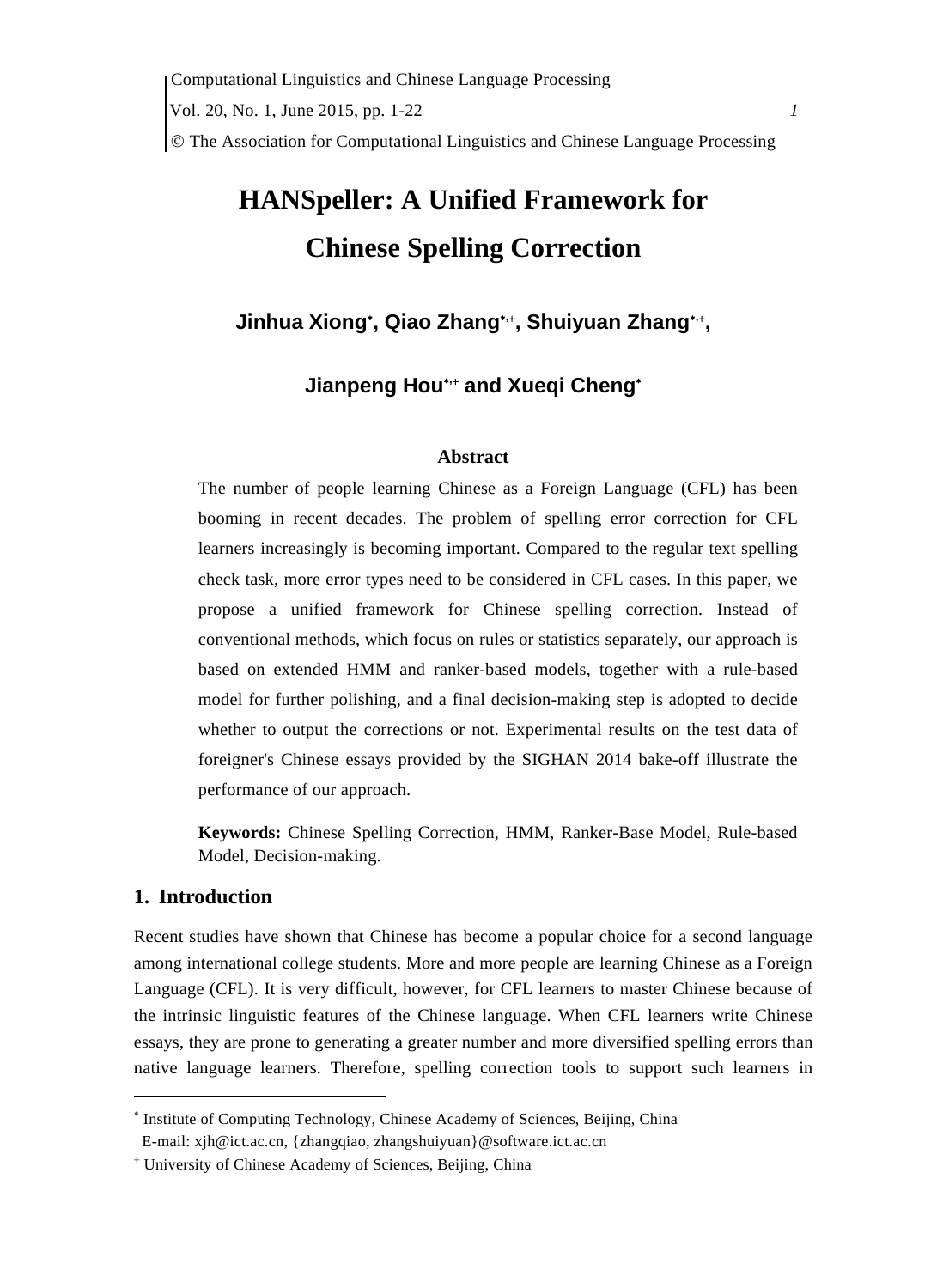correcting and polishing their Chinese essays is valuable and necessary. For the English language, there are many editing tools that provide spelling check functionality, *e.g*. Microsoft Word's spellchecker. For the Chinese language, however, such tools cannot be found until now.

Spelling correction has been studied for many years on regular text and web search queries. Although these two tasks share many common techniques, they have different concerns. Compared to techniques of web search query spelling correction, where corrections should be presented to search engine users in real-time, more complicated techniques can be applied to spelling correction on regular text to improve the performance, as such a situation has a lower real-time requirement.

In spelling correction of Chinese essays of CFL learners, we face more challenges because of the uniqueness of the Chinese language.

1) Chinese corpora for spelling correction, especially publicly available ones, are rare, compared with English corpora. This impedes work on this practical topic.

2) There are no natural delimiters, such as spaces, between Chinese words, which may result in errors in words splitting, which may cause more splitting errors.

3) The number of error types is more than that of other cases, because CFL learners are prone to different kinds of errors that we cannot imagine as native speakers. There are four major error types that confuse people, as illustrated in Table 1.

| <b>Error</b> Types | Misspelled        | Corrections          |  |  |
|--------------------|-------------------|----------------------|--|--|
|                    | 一筹莫展              | 一愁莫展                 |  |  |
| Homophone          | 年年有鱼              | 年年有余                 |  |  |
|                    | 聯合國公布             | 聯合國公佈                |  |  |
| Near-homophone     | 好码差不多一样           | 号码差不多一样              |  |  |
| Similar shape      | 列如:家庭會變冷漠<br>如火如荼 | 例如:家庭會變冷漠<br>如火如茶    |  |  |
|                    | 每個禮拜1、3、5         | 每個禮拜一、三、五            |  |  |
| Other errors       | 受了都少苦             | 受了多少苦                |  |  |
|                    | 持续的发展             | 持续 <mark>地</mark> 发展 |  |  |

*Table 1. Examples of spelling error types* 

The first type is the misuse of homophone, which means learners choose the wrong characters with same pronunciation but different meanings. For example, "一筹莫展" may be misspelled as "一愁莫展". Herein, the second character "筹" is misspelled as "愁," both with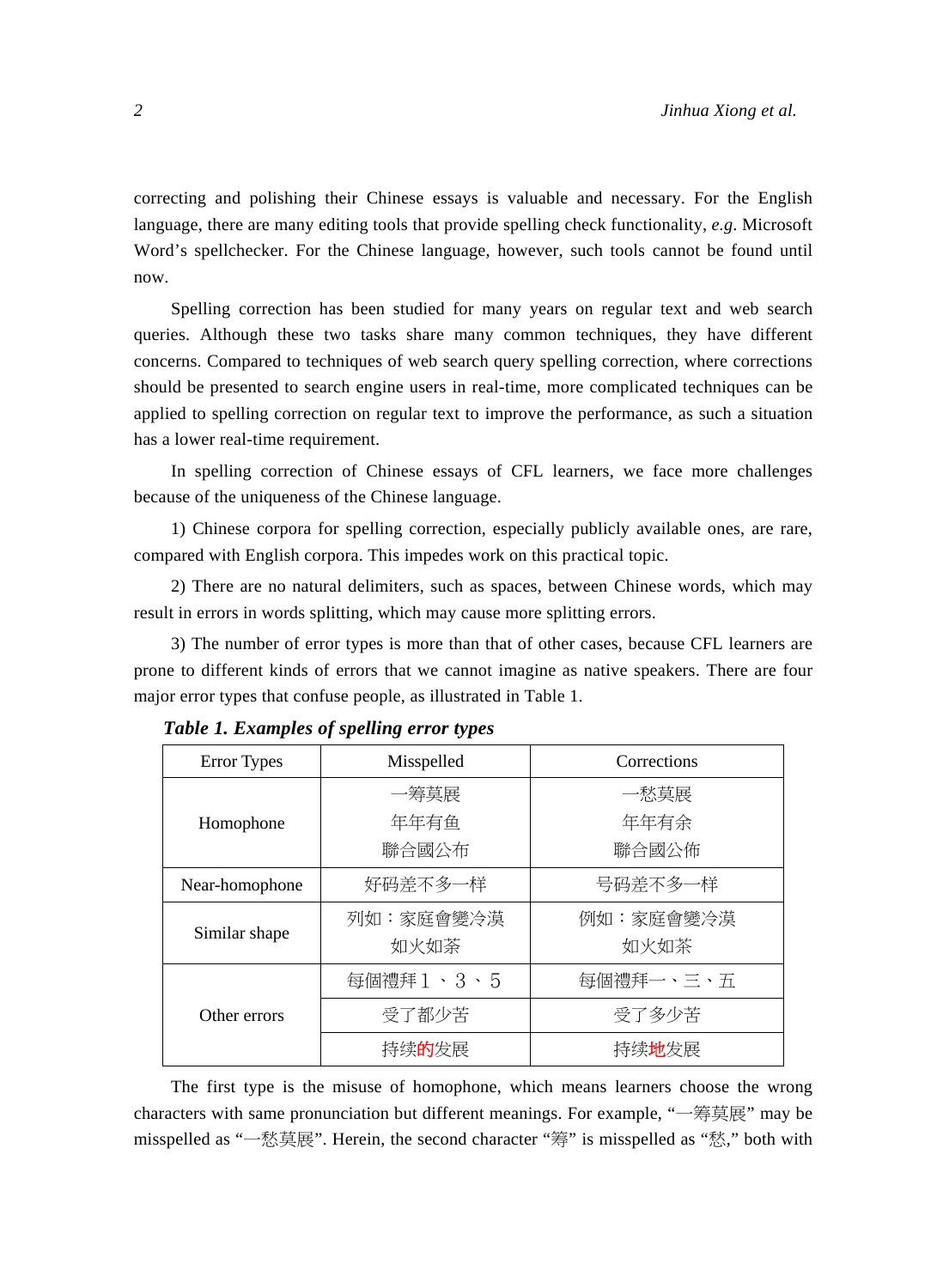the same pronunciation (chóu). Another example is "年年有鱼" (There will be **fish** every year), which is homophonous with "年年有余" (There will be **surpluses** every year). One should take context into account when judging this type of homophone. A single syllable may also have a range of different meanings. The Cihai dictionary lists 149 Chinese characters representing the syllable "yì".

Second, there is the near-homophone error, which means the pronunciations of chosen words are very similar. For CFL learners, difference in diacritical markings may be not enough to distinguish. For example, there is a problem in discriminating pronunciation of the first character in the following sentences, "好码差不多一样" and "号码差不多一样".

Besides, some graphically similar Chinese characters are confusing, due to their similar shape. They differ only in subtle aspects. To distinguish between these characters, many aspects, such as sound, meaning, and collocations, should be taken into account. If you do not look carefully, you can hardly distinguish them, *e.g*. "如火如荼" and "如火如茶," where the first one is correct, and the second one is wrong.

Finally, some error types usually are caused by grammar rules of Chinese, such as the usage of three confusable words "的," "地," and "得". Moreover, the last two words connect with two different pronunciations in different contexts. Therefore, checking correctness of the usage of these three words is difficult.

The direct reason why these error types are always encountered by CFL learners is that Chinese spelling is not phonetic and each word in a Chinese phrase has its specific meaning. Meanwhile, some other error types can be caused by various Chinese input methods.

4) The Chinese language is continuously evolving. Therefore, correction only based on static corpora is not enough. For example, traditional Chinese and simplified Chinese may have different choices for the same word. In some cases, it is very difficult to distinguish them. Thus, web-based high-quality resources should be considered for decision-making on spelling correction.

To address the above challenges, we propose a unified framework, named HANSpeller, for Chinese essay spelling error detection and correction. Our method combines different methods to improve performance. The main contributions are as follows. (1) An HMM-based approach is used to segment sentences and generate candidates for sentence spelling corrections. (2) Under the unified framework, all kinds of error types can be integrated for candidate generation. We collect some error types that can only be found in CFL learner essays and add them into the candidate generation process. (3) In order to address evolving features of the Chinese language, an online high-quality corpus is collected for training and decision-making and online search engine results also are used in the ranking stage of our model, which can also improve the performance significantly.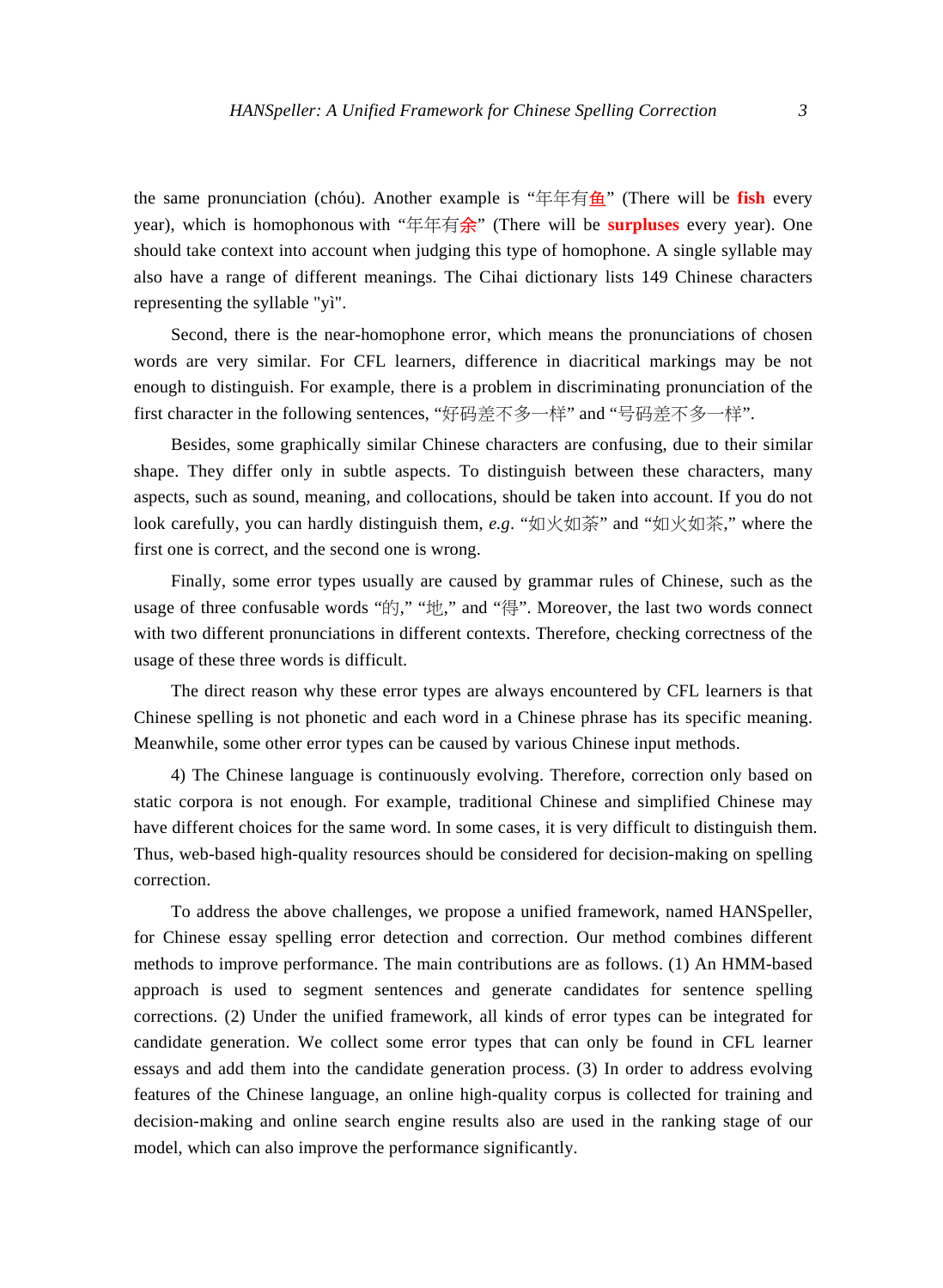The rest of the paper is organized as follows. We discuss related works in Section 2, and we introduce our unified framework approach in Section 3, where we focus on the basic processes of our method. In Section 4, we present the detailed setup of the experimental evaluation and the results of the experiment. Finally, in Section 5, we conclude the paper and explore future directions.

## **2. Related works**

The study of spelling correction has a long history (Kukich, 1992). It is aimed at identifying misspellings and choosing optimal words as suggested corrections. In other words, it contains two subtasks that involve spelling error detection and spelling error correction. In early research, the spelling corrections were mainly devoted to solving non-word errors; such errors were often caused by insertion, deletion, substitution, and transposition of letters in a valid word that result in an unknown word. A common strategy at that time was to rely on a word dictionary or some rules like Levenshtein distance (Levenshtein, 1966). Mangu and Brill (1997) proposed a transition-based learning method for spelling correction. Their methods generated three types of rules from training data, which constructed a high performance and concise system for English.

In these methods, however, the dictionaries and rules were always constructed manually, leading to very high cost. Therefore, statistics generative models were introduced for spelling correction, which made spelling correction step into a new stage. The error model and n-gram language model are two important models (Brill & Moore, 2000). Atwell and Elliott (1987) used n-gram and part-of-speech language models for spelling corrections. Mays *et al*. (1991) used word-trigram probabilities for detecting and correcting real word errors. Brill *et al*. (2000) proposed a new channel model for spelling correction, based on generic string to string edits.

With the development of the Internet, the research and technology on query spelling correction for search engines has been studied intensively. The task of web-query spelling correction shares a lot of technology with traditional spelling correction, but it is more difficult. First, the spelling correction task is faced with more error types, as all kinds of errors may occur in a web environment. In addition, search queries consist of some key words rather than sentences, making some sentence-based methods achieve poor performance. Therefore, many novel ideas have been proposed by researchers. Cucerzan and Brill (2004) presented an iterative process for query spelling check, using a query log and trust dictionary. There, the noisy channel model was used to choose the best correction. Ahmad and Kondrak (2005) used the search query logs to learn a spelling error model, which improves the quality of query spelling check. Li *et al*. (2006) applied a distributional similarity based model for query spelling correction. Gao *et al*. (2010) presented a large-scale ranker-based system for search spelling correction, where the ranker uses web-scale language models and many kinds of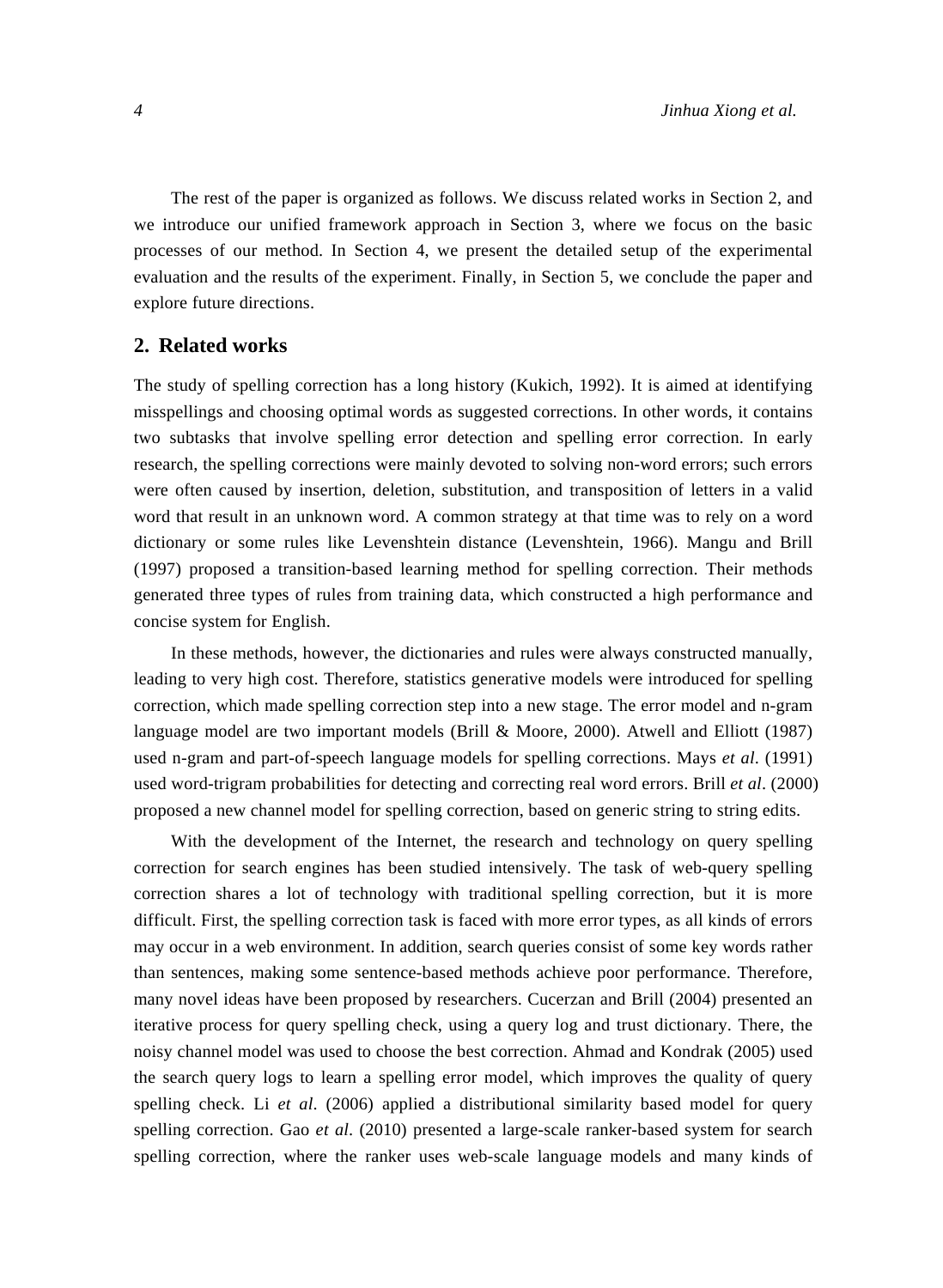features for better performance, including: surface-form similarity, phonetic-form similarity, entity, dictionary, and frequency features. Suzuki and Gao (2012) proposed a transliteration based character method using an approach inspired by the phrase-based statistical machine translation framework and attained good performance in online spelling correction.

Furthermore, Google and Microsoft have developed some application interfaces for checking spelling. Google (2010) has developed a Java API for a Google spelling check service. Microsoft (2010) provides a web n-gram service.

The above works mainly target the task of English spelling correction. As to Chinese spelling correction, the situation is quite different because English words are separated naturally by spaces, while Chinese words are not. This nature of Chinese makes correction much more difficult than that of English. An early work was by Chang (1995), which used a character dictionary of similar shape, pronunciation, meaning, and input-method-code to deal with the spelling correction task. The system replaced each character in the sentence with a similar character in the dictionary and calculated the probability of all modified sentences based on language model. Zhang (2000) introduced a method that can handle not only Chinese character substitution, but also insertion and deletion errors. They distinguished the way of matching between Chinese and English, thereby largely improving the performance over the work of Chang (1995). Hung and Wu (2008) introduced a method that used manually edited error templates to correct errors. Zheng *et al*. (2011) found the fact that, when people type Chinese Pinyin, there are several wrong types. Then, they introduced a method based on a generative model and the input wrong types to correct spelling errors. Liu *et al*. (2011) pointed out that visually and phonologically similar characters are major factors for errors in Chinese text. Thus, by defining appropriate similarity measures that consider extended Cangjie codes, visually similar characters can be quickly identified.

Some Chinese spelling checkers have also incorporated word segmentation techniques. Huang *et al*. (2007) used a word segmentation tool (CKIP) to generate correction candidates before detecting Chinese spelling errors. Hung and Wu (2009) segmented the sentence using a bigram language model. In addition, they combined a confusion set and some error templates to improve the results. Chen and Wu (2010) modified the system on the basis of Huang and Wu (2009) using statistic-based methods and a template matching module.

In addition, a hybrid approach has been applied to Chinese spelling correction. Chang *et al*. (2012) used an inductive learning algorithm in Chinese spelling error classification and got better performance than C4.5, maximum entropy, and Naive Bayes classifiers. Hao *et al*. (2013) proposed a Tri-gram modeled-Weighted Finite-State Transducer method integrating confusing-character table, beam search, and A\* to correct Chinese text errors. Jin *et al*. (2014) integrated three models, including an n-gram language model, a pinyin based language model, and a tone based language model, to improve the performance of a Chinese checking spelling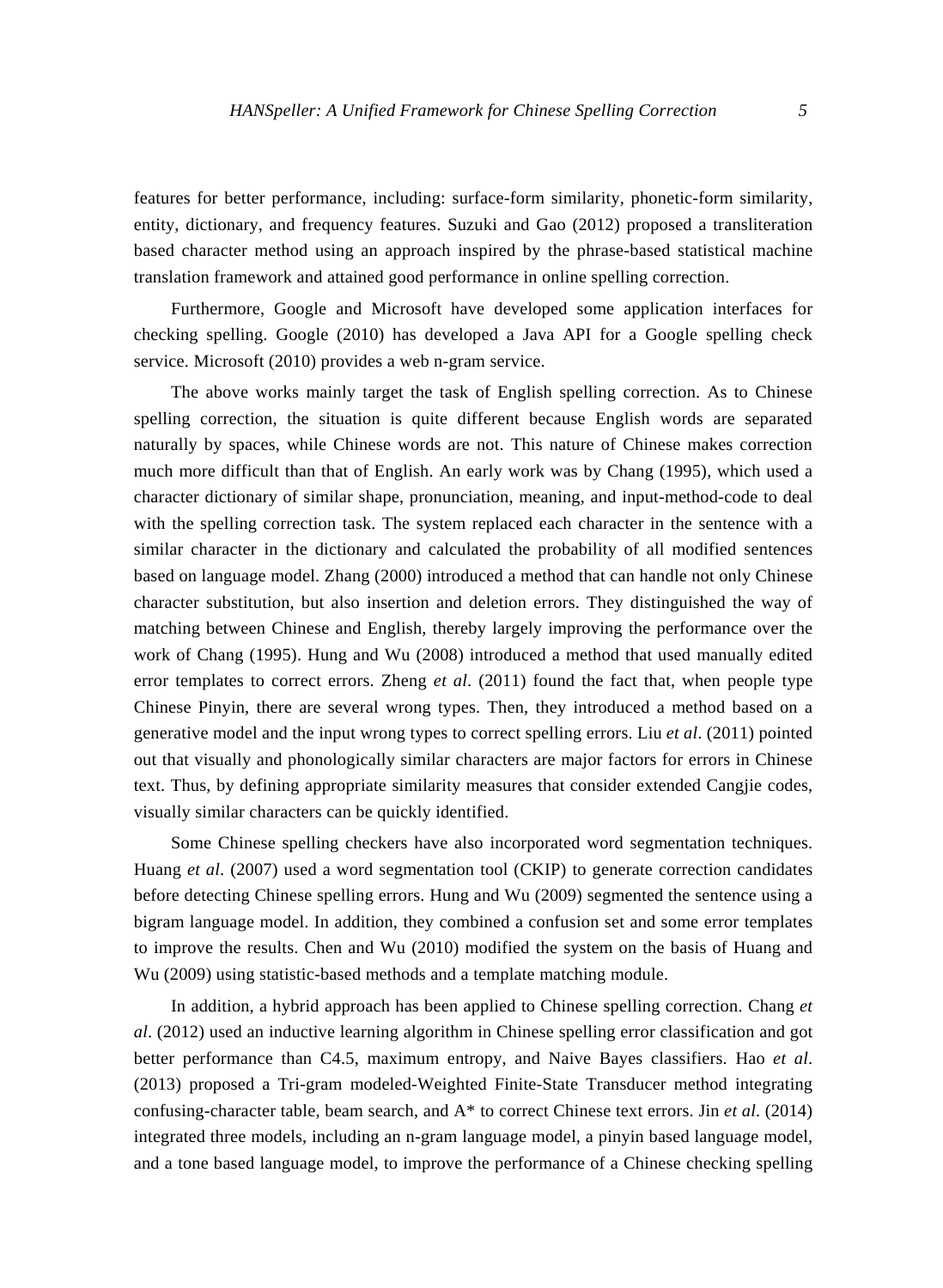error system.

Chinese essay spelling correction as a special kind of spelling correction research effort has been promoted by efforts, such as the SIGHAN bake-offs (Yu *et al*., 2014; Wu *et al*., 2013). Huang *et al*. (2014) used a tri-gram language model to detect and correct spelling errors. They also employed a dynamic algorithm and smoothing method to improve the efficiency. Chu and Lin (2014) used a word replacement strategy to generate candidates based on the expanded confusion set. Then, a rule-based classifier and SVM-based classifier were used to locate and correct errors. Gu *et al*. (2014) proposed two systems to solve the Chinese spelling check problem. One was built based on a CRF model, and the other was based on 2-Chars and 3-Chars model. Their experimental results showed that the latter model was better.

Chiu *et al*. (2013) divided the correction task into two subtasks to solve. They used word segmentation to find errors and combined machine translation model to translate the wrong sentences into the appropriate ones. Hsieh *et al*. (2013) developed two error detection systems based on CKIP word segmentation tool and Google 1T uni-gram data, respectively. Jia *et al*. (2013) proposed a single source shortest path algorithm based on the graph model to correct spelling errors.

In our system, we need to detect and correct spelling errors on Chinese essays that always are written by CFL learners. It has some different concerns with query text or query spelling correction. Noting that spelling correction methods require lexicons and/or language corpora, we adopt the method based on statistics combined with lexicon and rule-based methods.

## **3. A Unified Framework for Chinese Spelling Correction**

In this section, we present a unified framework, named HANSpeller, for Chinese spelling correction based on extended HMM and ranking models. The major idea of our approach is to model the spelling correction process as a ranking and decision-making problem.

Figure 1 shows the whole outlined architecture of HANSpeller. It separates the Chinese spelling correction system into four major steps. First is to use the extended HMM model to generate the top-k candidates for the sentences being checked. Then, a ranking algorithm is applied to re-rank the correction candidates for later decision. The third step conducts rule-based analysis for a specific correction task, *e.g*. the correction rule of the usage of three confusable words "的," "地," and "得". Finally, the system makes decision whether to output the original sentence directly or correction results based on the previous output and global constrains.

This framework provides a unified approach for spelling correction tasks, which can be regarded as a language independent framework and can be tailored to different scenarios. To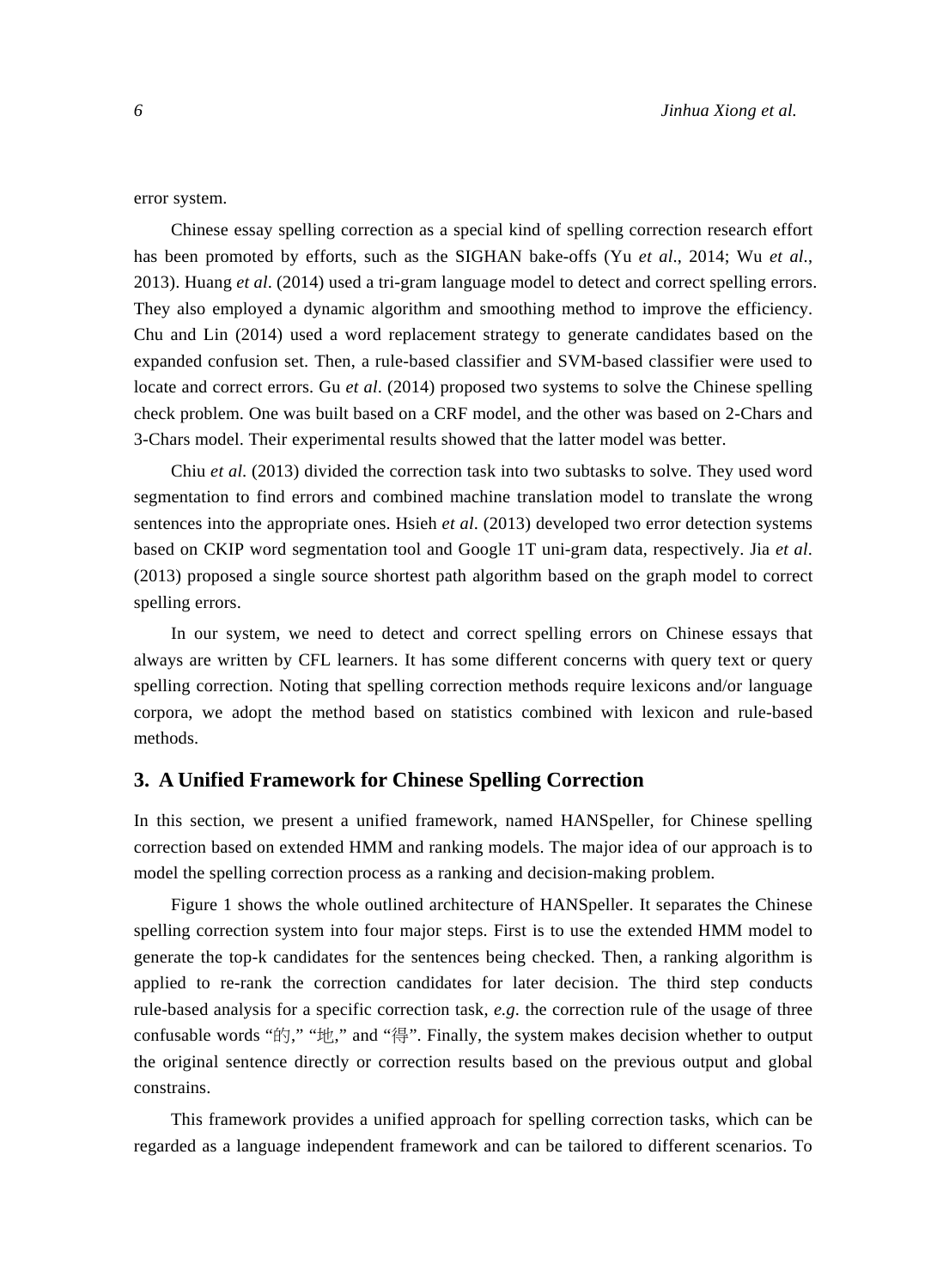move to another scenario, you need to prepare a language related corpus, but you do not need to be an expert in that language.



*Figure 1. A unified framework (HANSpeller) for Chinese spelling correction.* 

## **3.1 Generating Candidates**

Generating candidates of spelling correction is the basic part for the whole task, as it determines the upper bound of precision and recall rate of the approach. The HMM method can be used to generate candidates directly, but it faces several challenges when applied to Chinese essay spelling correction. (1) For high-quality spelling correction, the training of HMM is not a trivial task. (2) The long-span dependency in sentences makes a first-order hidden Markov model insufficient to catch contextual information. (3) Too many candidates make the algorithm not efficient enough, and some right corrections may be concealed by the wrong corrections.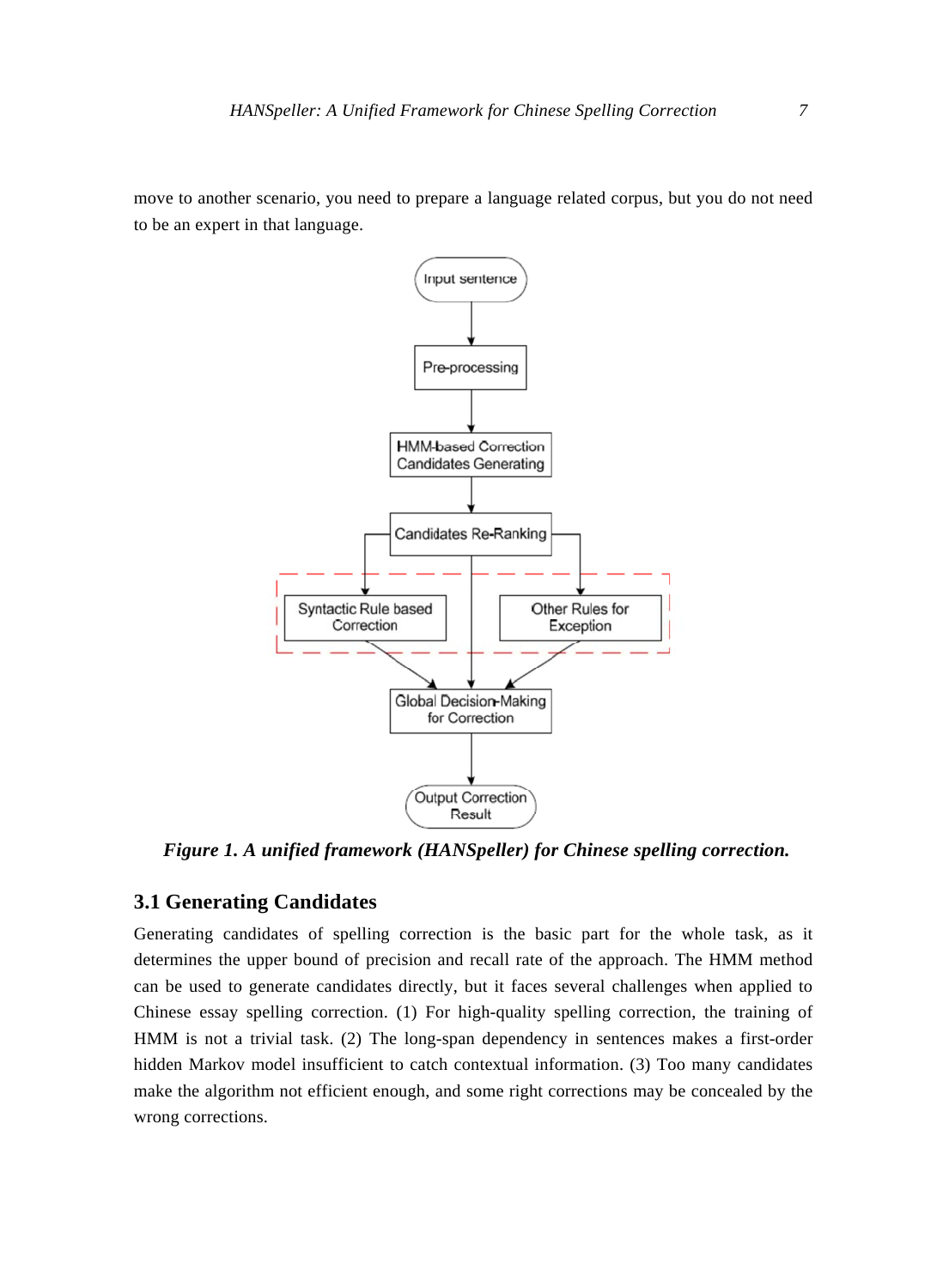To address the above challenges, some extensions have been made to the HMM-based spelling correction approach. First, the HMM-based method is used only for the candidate generation phase, not for final output correction generation. All kinds of possible error transformations will be integrated into the framework of the HMM approach, so as to get a high recall rate. Second, a higher-order hidden Markov model is used to capture long-span context dependency. Third, in order to reduce the number of candidates generated in the process, each word in the sentence only can be replaced with its homophone, near-homophone, or similar-shape word. In addition, a pruning dynamic programming algorithm is adopted to dynamically select the best correction candidates for each round of sentence segmentation and correction.

Figure 2 illustrates the whole process of the candidate generation phase.



Pruning branches

### *Figure 2. The whole process of generating candidates phase.*

During the selection process of state, the edit distance and corrected results are combined to determine the quality of states. Let  $S = w_1 w_2 w_3 ... w_N$  be a sentence needing correction, where each item  $w_i$  is a word. *C* is a state generated from state transition and segmentation of the *S's* r-th character, and  $\tilde{w}_1 \tilde{w}_2 \tilde{w}_3 \dots \tilde{w}_{|S|}$  is the current corrected results in *C*. According to the noisy channel model, the occurrence probability of state *C* can be expressed as follows:

$$
P(C) = P\left(\tilde{w}_1 \tilde{w}_2 \tilde{w}_3 \dots \tilde{w}_{|s|} |w_1 w_2 w_3 \dots w_r\right)
$$
  
= 
$$
\frac{P(w_1 w_2 w_3 \dots w_r | \tilde{w}_1 \tilde{w}_2 \tilde{w}_3 \dots \tilde{w}_{|s|}) \times P(\tilde{w}_1 \tilde{w}_2 \tilde{w}_3 \dots \tilde{w}_{|s|})}{P(w_1 w_2 w_3 \dots w_r)}
$$
 (1)

As  $P(w_1w_2w_3...w_r)$  is the same for states in the same level, Equation (1) can be simplified as:

$$
P(C) \propto P(w_1 w_2 w_3 \dots w_r \mid \tilde{w}_1 \tilde{w}_2 \tilde{w}_3 \dots \tilde{w}_{|s|}) \times P(\tilde{w}_1 \tilde{w}_2 \tilde{w}_3 \dots \tilde{w}_{|s|})
$$
\n<sup>(2)</sup>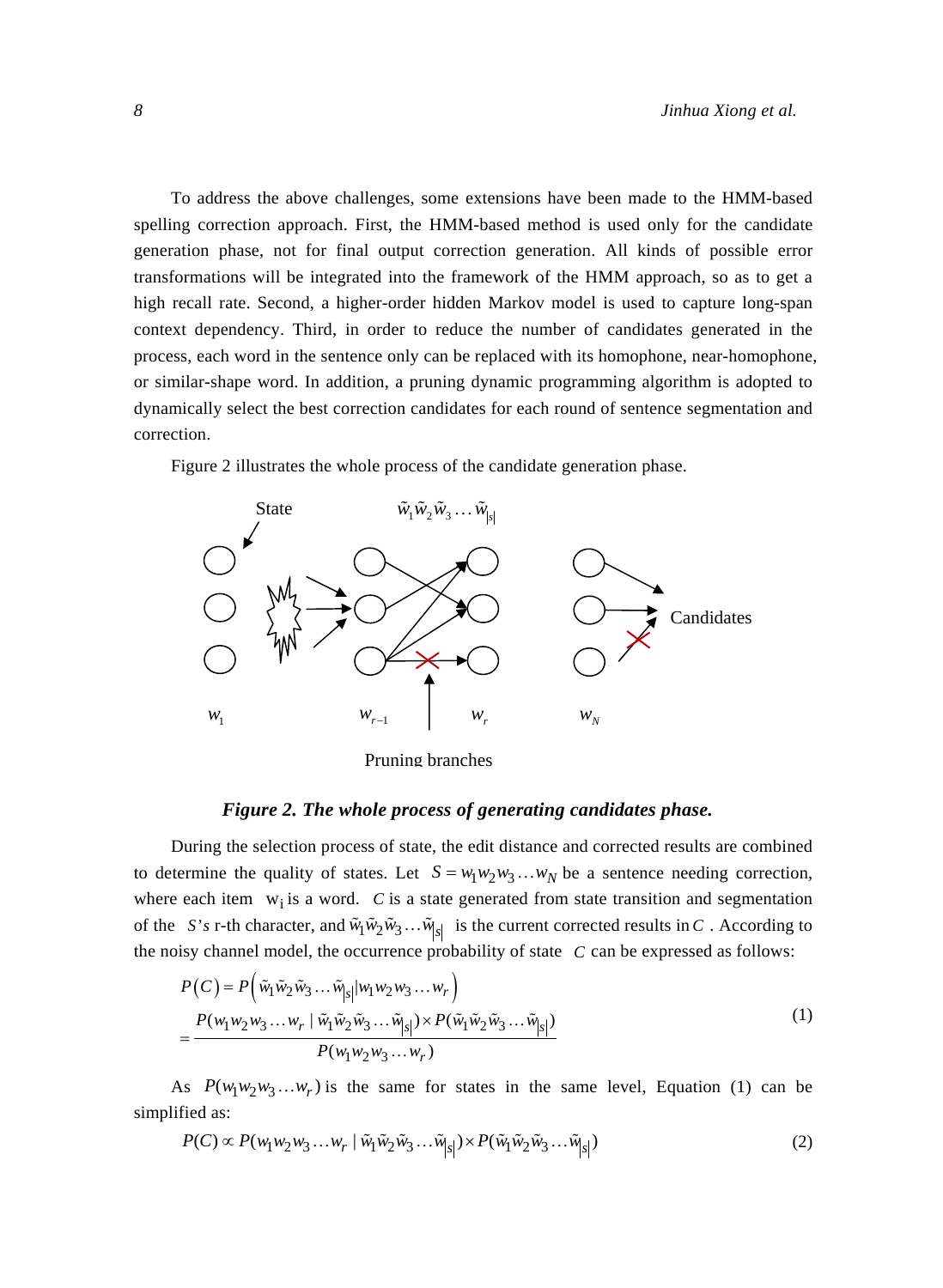$$
\log P(C) \propto \log P(w_1 w_2 w_3 ... w_r \mid \tilde{w}_1 \tilde{w}_2 \tilde{w}_3 ... \tilde{w}_{|s|}) + \log P(\tilde{w}_1 \tilde{w}_2 \tilde{w}_3 ... \tilde{w}_{|s|})
$$
(3)

Conceptually, the above formula can be calculated approximately using edit distance and n-gram language model. Symbolically, it can be represented by:

$$
\log P(C) \propto \text{editdis tan } \text{ce}(C) + (\log P(\tilde{w}_1) + \log(\tilde{w}_2 \mid \tilde{w}_1) + \dots \log P(\tilde{w}_{|S|} \mid \tilde{w}_{|S| - n + 1} \dots \tilde{w}_{|S| - 1})) \tag{4}
$$

In each round of the state generation stage, the best m states are selected according to the above calculated score. The remaining states are screened out to reduce the states' explosive growth, which improves the performance significantly. Finally, each sentence generates k candidates that represent the most likely correction results.

## **3.2 Ranking Candidates**

In the candidate generation phase, top-k best candidates for a sentence are generated, but the HMM-based framework does not have the flexibility to incorporate a wide variety of features useful for spelling correction, such as online search results. Therefore, it is necessary to re-rank the candidates using more rich features, which can improve the precision of spelling correction significantly.

Given the original sentence, our system first generates a list of candidate sentences based on previous results. Then, the candidates in the list are re-ranked at this stage, based on the confidence score generated by a ranker, herein by an SVM classifier. Finally, we choose the top-2 candidates with the highest score to make the final decision.

The features used in our system can be grouped into five categories. They are listed separately in the table below.

| <b>Feature Types</b>          | Features                                         |  |  |
|-------------------------------|--------------------------------------------------|--|--|
| Language Model Features       | 1. Text probability of candidates                |  |  |
|                               | 2. Text probability of original sentence         |  |  |
|                               | 1. Number of phrases                             |  |  |
|                               | 2. Number of idioms                              |  |  |
| <b>Dictionary Features</b>    | 2. Proportion of phrases                         |  |  |
|                               | 3. Proportion of idioms                          |  |  |
|                               | 3. Phrases and idioms length                     |  |  |
|                               | 1. The number of homophone edit operations       |  |  |
| <b>Edit Distance Features</b> | 2. The number of near-homophone edit operations  |  |  |
|                               | 2. Total number of similar-shape edit operations |  |  |
|                               | 3. Total edit cost                               |  |  |

*Table 2. Five kinds of different features.*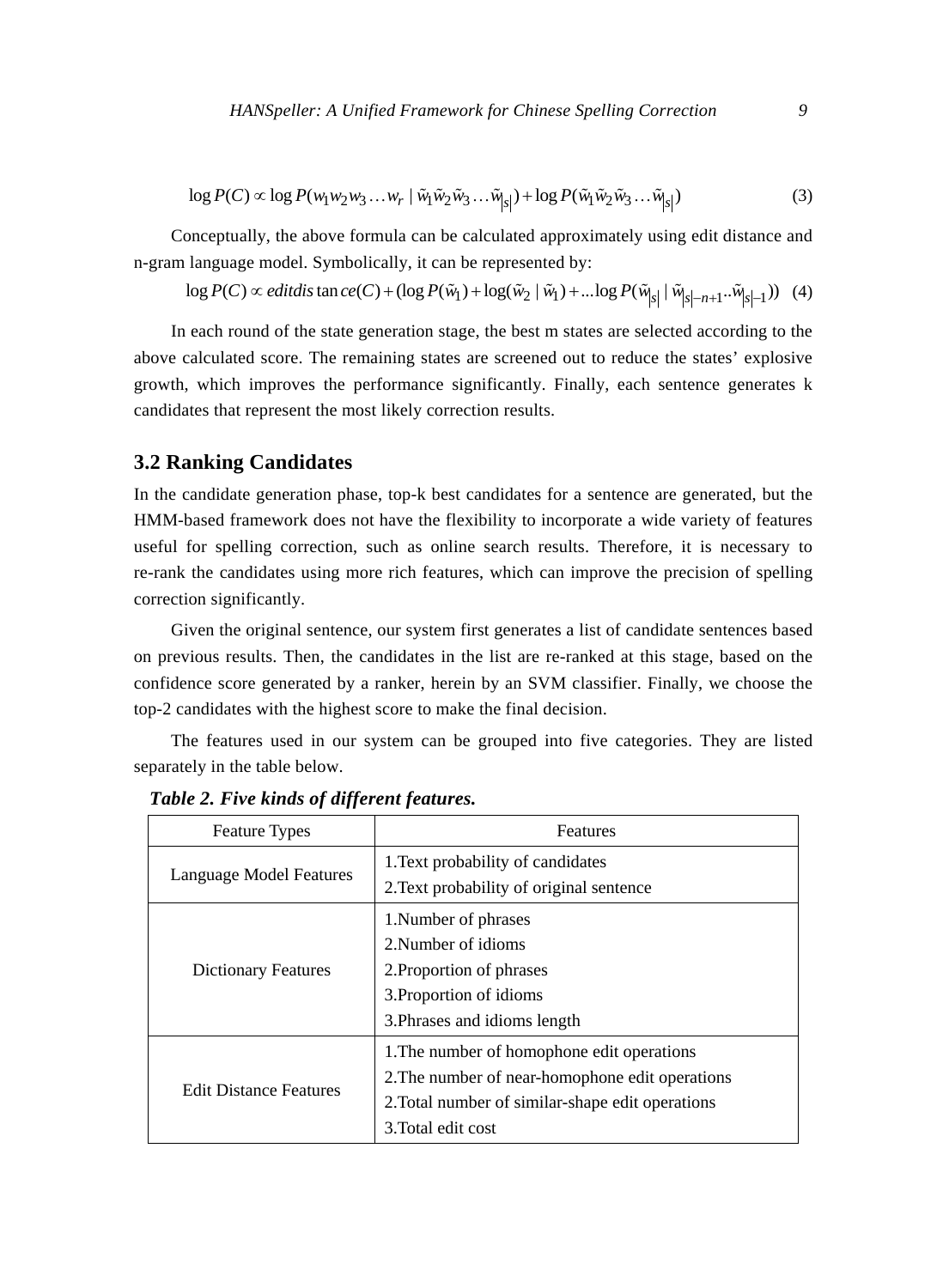| <b>Segmentation Features</b> | 1. The number of single words<br>2. The number of segmentations of words using MM<br>3. The number of segmentations of words using CKIP |
|------------------------------|-----------------------------------------------------------------------------------------------------------------------------------------|
| <b>Web Based Features</b>    | 1. The search hits proportion of corrected part in title<br>2. The search hits proportion of corrected part in snippet                  |

**Language model features** calculate the n-gram text probability of candidate sentences and the original sentence.

The n-gram language probability for a sentence S can be illustrated as the following equation:

$$
P(S) = P(w_1, w_2...w_n) = P(w_1)P(w_2|w_1)...P(w_n|w_1, w_2...w_{n-1})
$$
\n(5)

Here,  $P(w_1)$  is probability of word  $w_1$  appearing in the corpus and  $P(w_n | w_1, w_2...w_{n-1})$  is the condition probability, which means the emergence probability of the word  $w_n$  under conditions of words  $w_1, w_2...w_{n-1}$  appearing.

**Dictionary features** count the number and proportion of phrases and idioms in candidates after segmentation, according to our dictionaries. In addition, some other factors, *e.g*. phrase length, are also taken into account.

Here is an example of a traditional Chinese sentence: 根据/联合国/公布/的/数据. The sub-sentence has 4 phrases and 0 idioms, and the proportion of phrases and idioms are 0.8 and 0.0, respectively, based on dictionaries.

**Edit distance features** compute the edit number and its weight, from the original sentence to candidate sentences. Here, different edit operations are given different edit weights. For example, in our spelling correction system, we give homophone, near-homophone, and similar shape word different edit weights, which are determined by experience.

**Segmentation features** use the results of the Maximum Matching Algorithm and the CKIP Parser segmentation. In addition, we count the number of single words. As we know, inappropriate candidates containing spelling errors will tend to have more single words after segmentation.

**Web based features** use Bing or another search engine's search results when submitting the spelling correction part and the corresponding part of the original sentence to the search engine.

"经济特续增长"and its candidate sentence "经济持续增长" would be an example. When you search "经济特续" or "特续增长" and "经济持续" or "持续增长" using Bing, the search engine will return different hits.

In our framework, the re-ranking phase is a must, because the candidates generated by HMM are ordered only by n-gram language probability and edit distance and the optimal state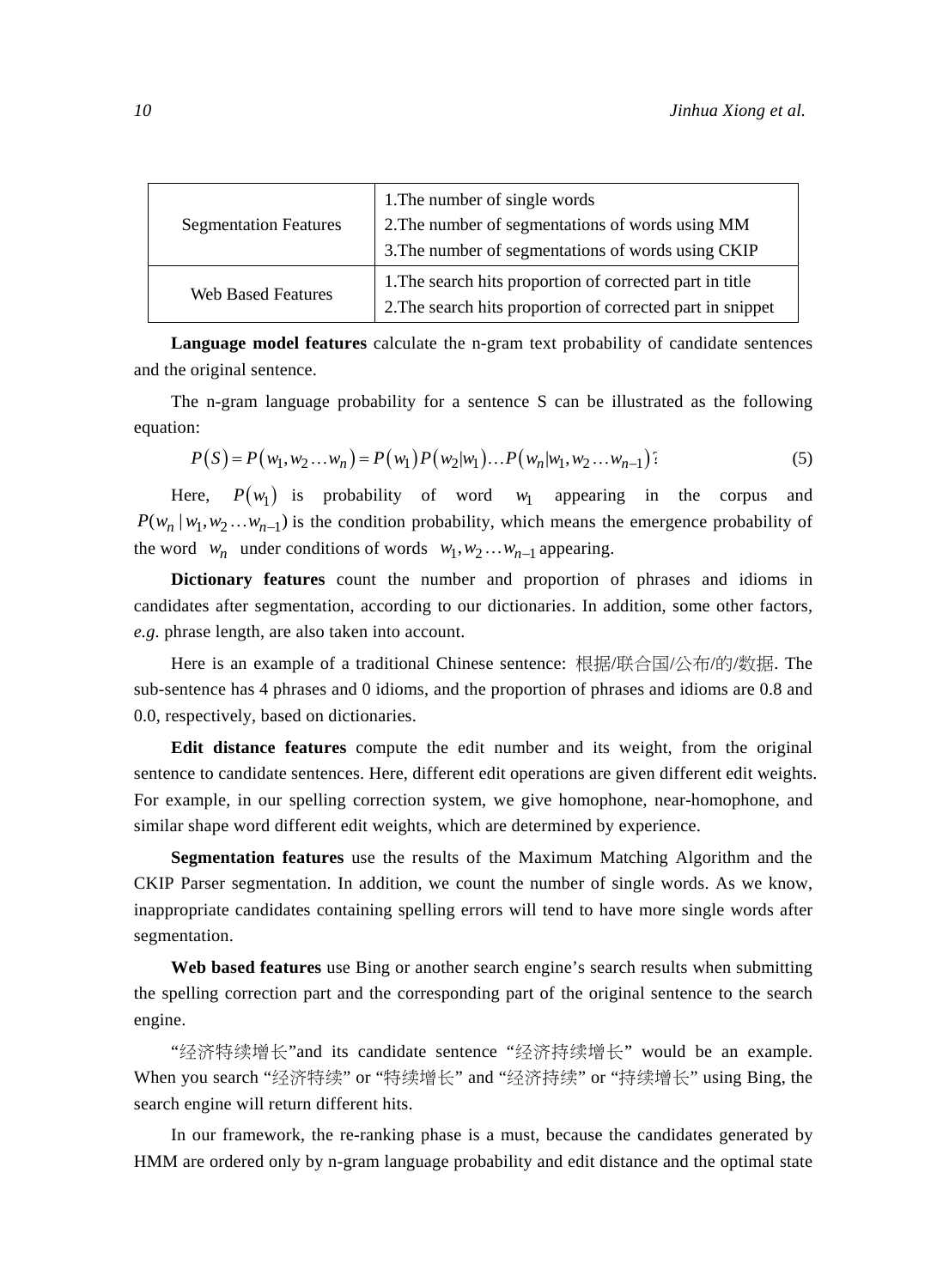of the HMM is not necessarily the best candidate. So, we use more features to reorder the candidates to view the candidate sentences according to the actual quality of candidates as much as possible. This step can help to improve the performance of final spelling correction.

In order to verify the effectiveness of re-ranking, we give the performance, whether adopting re-ranking or not, through experiments in the fourth section of the paper.

# **3.3 Rule-based Correction for Errors**

As illustrated in Figure 1, the third step conducts rule-based analysis for a specific correction task. Some common errors still are difficult to distinguish, such as the usage of three confusable words "的," "地," and "得". In order to correct such errors, syntactic analysis must be developed. The following sentence contains an error of Chinese syntax:

今天/我/穿着/刚/买/地/新/衣服。

Here, the character "地" should be corrected to another character "的". To deal with these kinds of errors, sentence parsing must be done to check and correct such errors before the syntactic rules are applied. We have summarized three rules of usage for "的," "地," and "得" according to Chinese grammar as follows.

The Chinese character " $\sharp \uparrow$ " is the tag of attributes, which generally is used in front of subjects and objects. Words in front of "的" generally are used to modify or restrict things following "的".

The Chinese character "地" is adverbial marker, usually used in front of predicates (verbs, adjectives). Words in front of "地" generally are used to describe actions following "地".

The Chinese character "得" makes the complement and generally is used behind predicates. The part follows "得" generally is used to supplement the previous action.

In addition, some other specific rules are needed to improve the final performance, which can be concluded from the test data and corpus.

## **3.4 Decision-making on Corrections**

Through the aforementioned processing steps, we choose the top-2 candidates for each sub-sentence. To make the final decision on spelling correction, some global constraints should be considered, which can be summarized into four categories.

First, the number of errors in sub-sentence candidates should be considered. If there are more than three errors in a sub-sentence, then we do not correct the sub-sentence. Second, we set different weights for different types of spelling errors by experience. For example,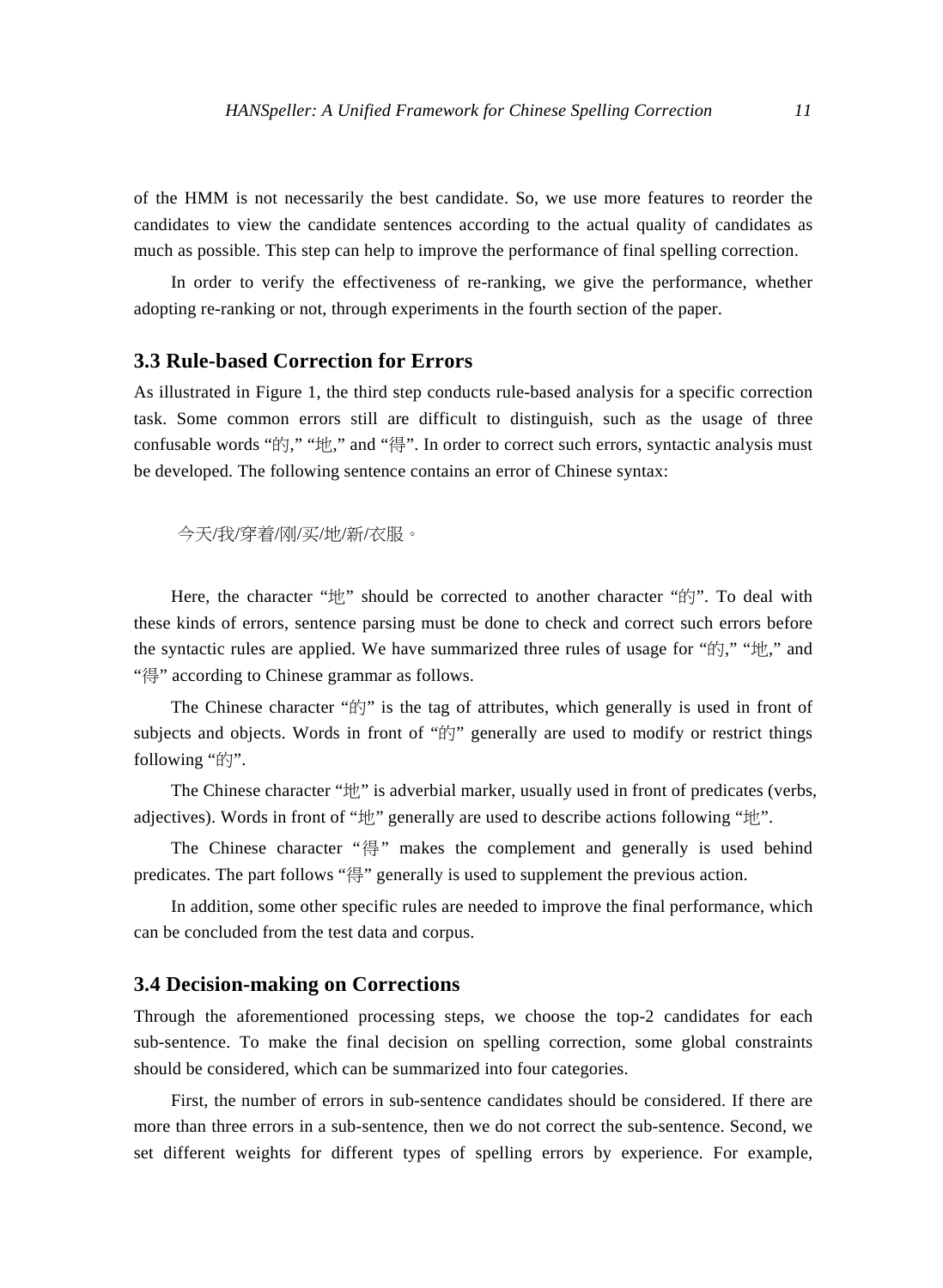syntactic errors need to be given more weight than others, as these errors are detected by some strong syntactic rules. Then, if the original sub-sentence is in its candidate set, the sub-sentence has a greater probability of being error-free. Finally, the ratio of corrected sentences to the total amount of checked sentences is also one of the factors to consider. This ratio relates to the average error rate of CFL essays.

Let  $Candi_{sentence} = \{candi\_sub_1, candi\_sub_2, ..., candi\_sub_n\}$  be the candidate set of a sentence, and *candi* sub<sub>i</sub> be the top-2 candidates of its sub-sentence,  $Final\_Candi = \{ final\_candi\_sub_p, final\_candi\_sub_{p+1}, ..., final\_candi\_sub_q \}$  be the final candidate list of the sub-sentence in the intermediate process, and  $Final\_Correction = \{ final\_sub_1, final\_sub_2, ..., final\_sub_n \}$  be the final correction result.

According to the constraints above, our rules are summarized as follows.

- 1) Scan each element of *Candi*<sub>sentence</sub>. If the number of errors of top-2 candidates in *candi* \_  $sub_i$ is all more than 3 or the original sub-sentence is in  $c$  *candi* \_ *sub<sub>i</sub>* and ranked first after re-ranking, store the original sub-sentence in *Final Correction* and continue scanning *candi*  $\Delta$  *sub*<sub>*i*+1</sub>; otherwise, go to Step 2);
- 2) Compute the scores of the top-2 candidates in  $candi\_sub<sub>i</sub>$ , and store the candidate with higher score in *Final* \_ Candi. If the scan is not over, go to Step 1); otherwise, go to Step 3);
- 3) Provide statistics for the total number of errors in *Final Candi* \_ . If the error quantity is less than the threshold value, then output *Final Candi* to *Final Correction* and skip to Step 5); otherwise, go to Step 4);
- 4) Sort the *Final Candi* according to the score computed in Step 2). Scan *Final Candi*, output the front part of *Final \_Candi* to *Final \_Correction* according to the global error rate, and the remaining part of *Final Candi* is not corrected, go to step 5);
- 5) Output the *Final* \_Correction.

In Step 2) above, there is a function to calculate the score of candidate, and the score can be computed as follows:

$$
score(candide) = edit\_weight + original\_weight - edit\_num
$$
\n(6)

where *edit* weight is the edit weight of the candidate, *original weight* is the weight of whether the candidate is original sentence or not, and *edit num* is the number of edits in candidate. The weights currently are set by experience. The value of *edit weight* is set according to the error type. If the type is homophone or similar shape, *edit weight* is set to 0.8, otherwise it is set to 0.5. The value of *original weight* is also set by experience. If the candidate is original sentence, it is set to 1, otherwise it is set to 0.75.

On the basis of the above rules, we developed a rule-based classifier to get the final correction result of each sentence.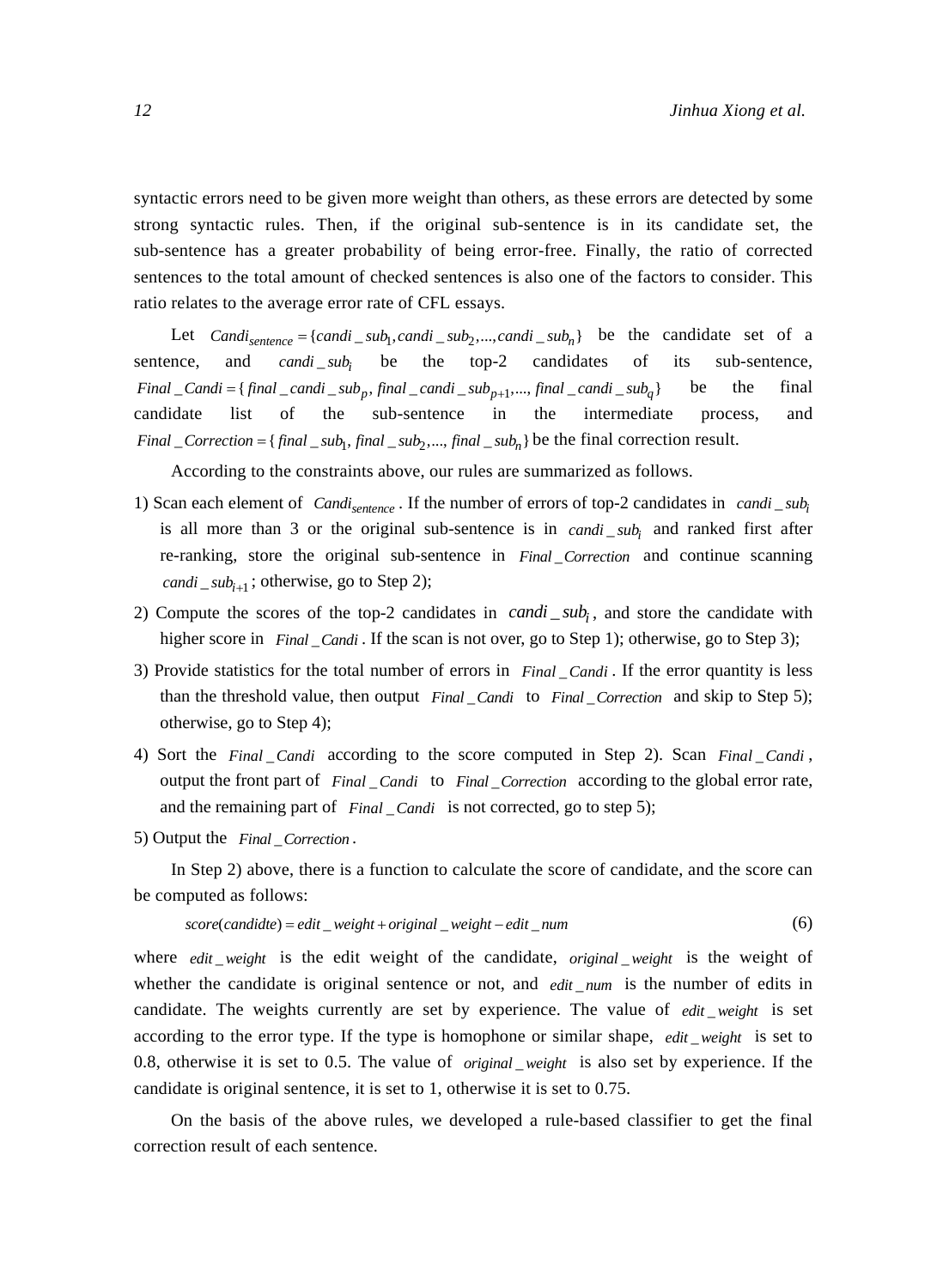## **4. Experiment and Evaluation**

## **4.1 Experimental Setting**

In the experiment, 1062 traditional Chinese sentences with/without spelling errors were given, which were from CFL learners' essays. The error types in the sentences mainly resulted from three different categories, being homophone, near-homophone, or similar-shape. The test data was provided by SIGHAN 2014 Bake-off: Chinese Spelling Check Task.

As the test data set was based on traditional Chinese, we must consider building a traditional Chinese corpus to train our model. In our system, we use several corpora, including Taiwan Web as corpus; SogouW dictionary, which is a traditional Chinese dictionary translated from the simplified Chinese dictionary Sogou, a traditional Chinese dictionary of words and idioms; a pinyin table and a cangjie code table of common words; and some Web based resources. The details of the corpora are described below.

#### **(1) Taiwan Web Pages as Corpus**

Due to the difference in simplified Chinese and traditional Chinese, although we have a high quality simplified Chinese corpus, we do not translate the simplified corpus into a traditional corpus because the translation process may cause information loss, such as the fact that both"週末" and "周末" in traditional Chinese are translated into "周末" in simplified Chinese. Therefore, we try to find Taiwan webs whose pages contain high quality traditional Chinese text to build the corpus. We gathered pages from the artificially selected pages under the ".tw" domain, containing around 3.2 million web pages, to build the corpus. Then, the content extracted from these pages was used to build a traditional Chinese n-gram model, where n is from 2 to 4.

#### **(2) SogouW Dictionary**

SogouW dictionary is built from the statistical analysis of Chinese Internet corpus by Sogou Search Engine. It contains about 150,000 high-frequency words of the Chinese Internet. Nevertheless, words in the corpus are simplified Chinese characters that cannot be used directly. We first translated them into traditional Chinese via Google translation service.

### **(3) Chinese Words and Idioms Dictionary**

As introduced in Chiu *et al*. (2013), we also obtained the Chinese words and Chinese idioms published by the Ministry of Education of Taiwan, which are built from dictionaries and related books. There are 64,326 distinct Chinese words and 48,030 distinct Chinese idioms. We combined these two dictionaries with the SogouW dictionary to build our trie tree dictionary.

## **(4) Pinyin and Cangjie Code Table**

We collected more than 10000 pinyin forms of words commonly used in Taiwan to build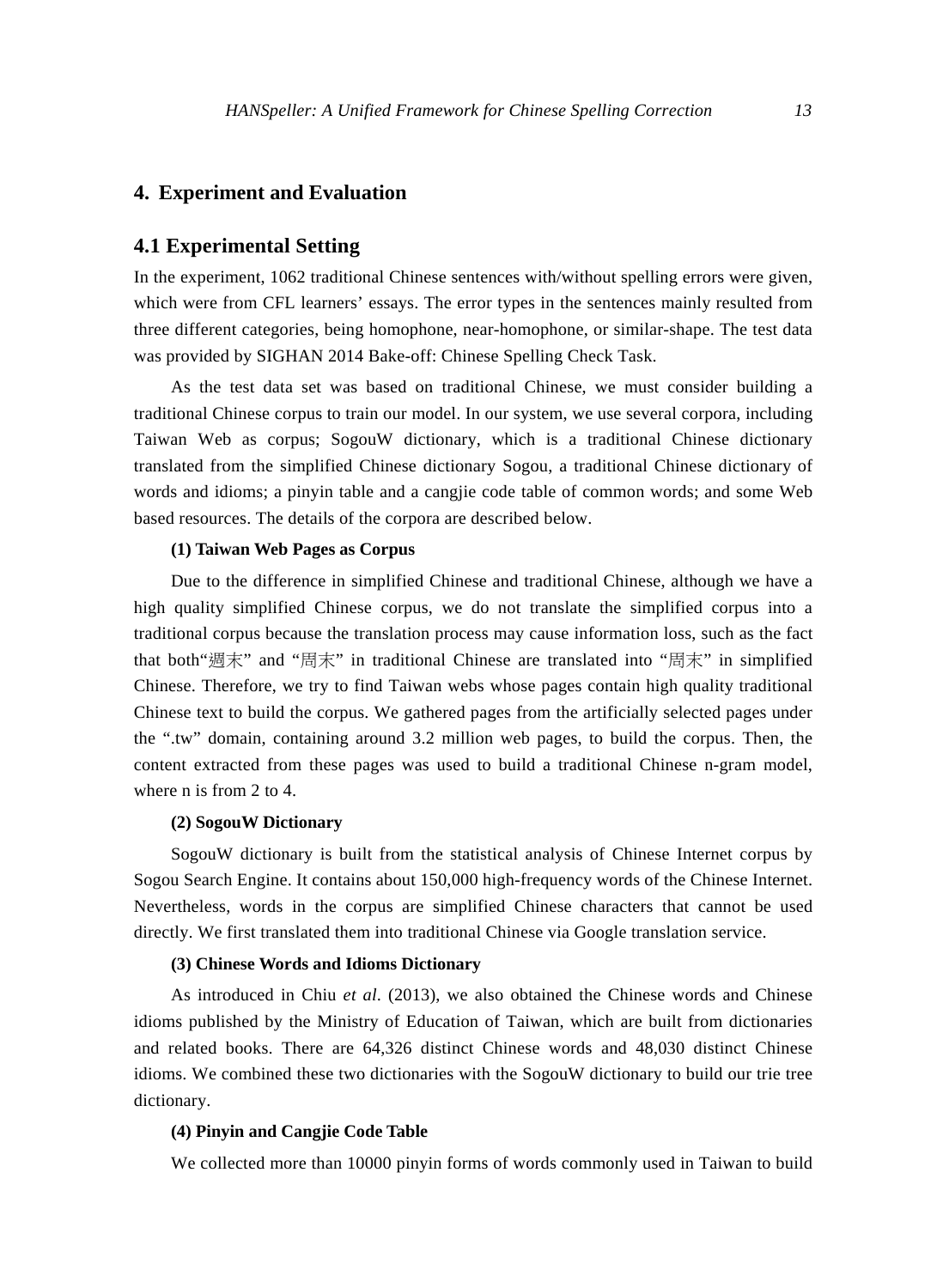the homophone and near-homophone words table, which will be used in candidate generation phase. In addition, cangjie code can be used to measure the form/shape similarity between Chinese characters. Therefore, we collected cangjie codes to build the table of Similar-form characters.

#### **(5) Web based Resources**

We use the online CKIP Parser results to help rank the candidates. For example, the segmentation of "特續下滑" is "特/續/下滑" while "持續下滑" is "持續/下滑". Thus, the segmentation results of a wrong candidate sentence will have more words than the correct one.

In addition, we use the Bing search results as one feature in the candidate ranking phase, which clearly improves the performance. For example, the sentence "根據聯合國公布的數字" has several candidate sentences, one of which may be "根據聯合國公佈的數字". If we use Bing to search the error correction part and the corresponding part of the original sentence "聯 合國公佈" and "聯合國公布," the search results will be clear enough to identify the correct candidate sentence, because the first one would be more popular than the second one on the web corpus.

## **4.2 Evaluation Results and Analysis**

To evaluate the method we propose, a Chinese spelling check system was implemented. We have done some experiments to prove the effectiveness of our method for Chinese spelling correction. The task can be divided into two related subtasks. One is error detection and the other one is error correction. Chinese spelling error detection task aims to find out the location of the spelling errors in the sentences. The error correction task aims to correct the error words found in the error detection phase. There are five metrics, used to evaluate the performance of different methods. They are calculated as the following expression:

$$
FPR(FalsePositiveRate) = \frac{FP}{FP + TN}
$$
  
\n
$$
A(Accuracy) = \frac{TP + TN}{TP + TN + FP + FN}
$$
  
\n
$$
P(Precision) = \frac{TP}{TP + FP}
$$
  
\n
$$
R(Recall) = \frac{TP}{TP + FN}
$$
  
\n
$$
F1 - Score = \frac{2*P*R}{P+R}
$$

where *TP* , *FP* , *TN* , and *FN* can be obtained from the confusion matrix in Table 3.

| <b>Confusion Matrix</b> |          | <b>System Results</b> |                     |  |  |
|-------------------------|----------|-----------------------|---------------------|--|--|
|                         |          | Positive (Error)      | Negative (No Error) |  |  |
| Gold                    | Positive | TP                    | FN                  |  |  |
| Standard                | Negative | FP                    | TN                  |  |  |

## *Table 3. Confusion Matrix.*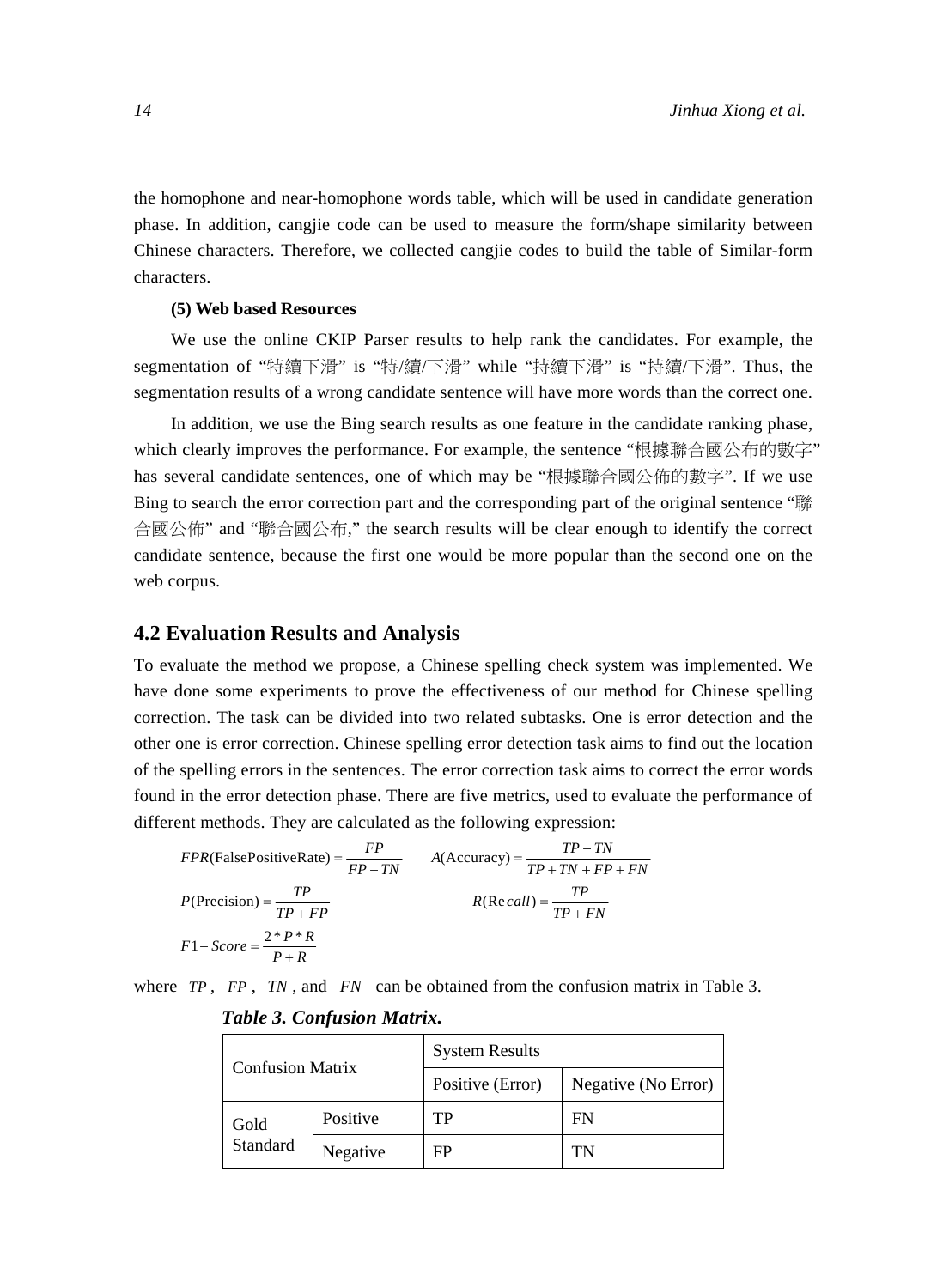11 competing teams joined the SIGHAN Bake-off 2014 and submitted their final results. These submitted methods are used to evaluate the performance of our proposed framework. NCTU & NTUT used a CRF-based parser and scored with a tri-gram LM; NCYU combined E-Hownet and n-gram models to construct the rule induction; NJUPT developed two CSC systems based on CRF model and 2 Chars & 3-Chars model, respectively; NTHU used a channel model and a character-based language model in the noisy model; SinicaCKIP combined the error template rules and n-gram models for Chinese spelling correction; the SJTU proposed an improved graph model based on a graph model for generic errors and two independently trained models for specific errors. The results of the two subtasks are described in detail in Sections 4.2.1 and 4.1.2.

In addition, we will analyze the effects of several features used in the ranking stage on the final results. The comparative results are introduced in Section 4.2.3.

#### **4.2.1 Chinese Spelling Error Detection**

The goal of this subtask is to detect whether a Chinese sentence contains errors or not. If the sentence contains errors, the subtask must point out the location of the error word. Table 4 shows the evaluation results of Chinese spelling error detection.

| Methods                                                                  | A      | P      | R      | F1     |
|--------------------------------------------------------------------------|--------|--------|--------|--------|
| <b>Decision-Making Model [CAS]</b>                                       | 0.6149 | 0.7148 | 0.3823 | 0.4982 |
| $CRF\text{-}Model + N\text{-}gram \text{ model} [NCTU\&$<br><b>NTUTI</b> | 0.5028 | 0.5138 | 0.1055 | 0.175  |
| Rule Induction [NCYU]                                                    | 0.6008 | 0.8543 | 0.2429 | 0.3783 |
| $CRF\text{-}Model + N\text{-gram Model}$ [NJUPT]                         | 0.403  | 0.3344 | 0.1959 | 0.247  |
| Noisy Channel Model [NTHU]                                               | 0.4228 | 0.3677 | 0.2147 | 0.2711 |
| Error Template Rule + N-gram Model<br>[SinicaCKIP]                       | 0.5367 | 0.5607 | 0.339  | 0.4225 |
| Graph-Model + CRF-Model [SJTU]                                           | 0.5471 | 0.5856 | 0.322  | 0.4156 |

*Table 4. Results of error detection subtask for different methods* 

The above results illustrate that our system significantly outperforms other systems with submitted technique reports to the organizer in this subtask. This is due to our method using the extended HMM to guarantee the recall rate and introducing the re-rank phase combined with rich features to improve the precision.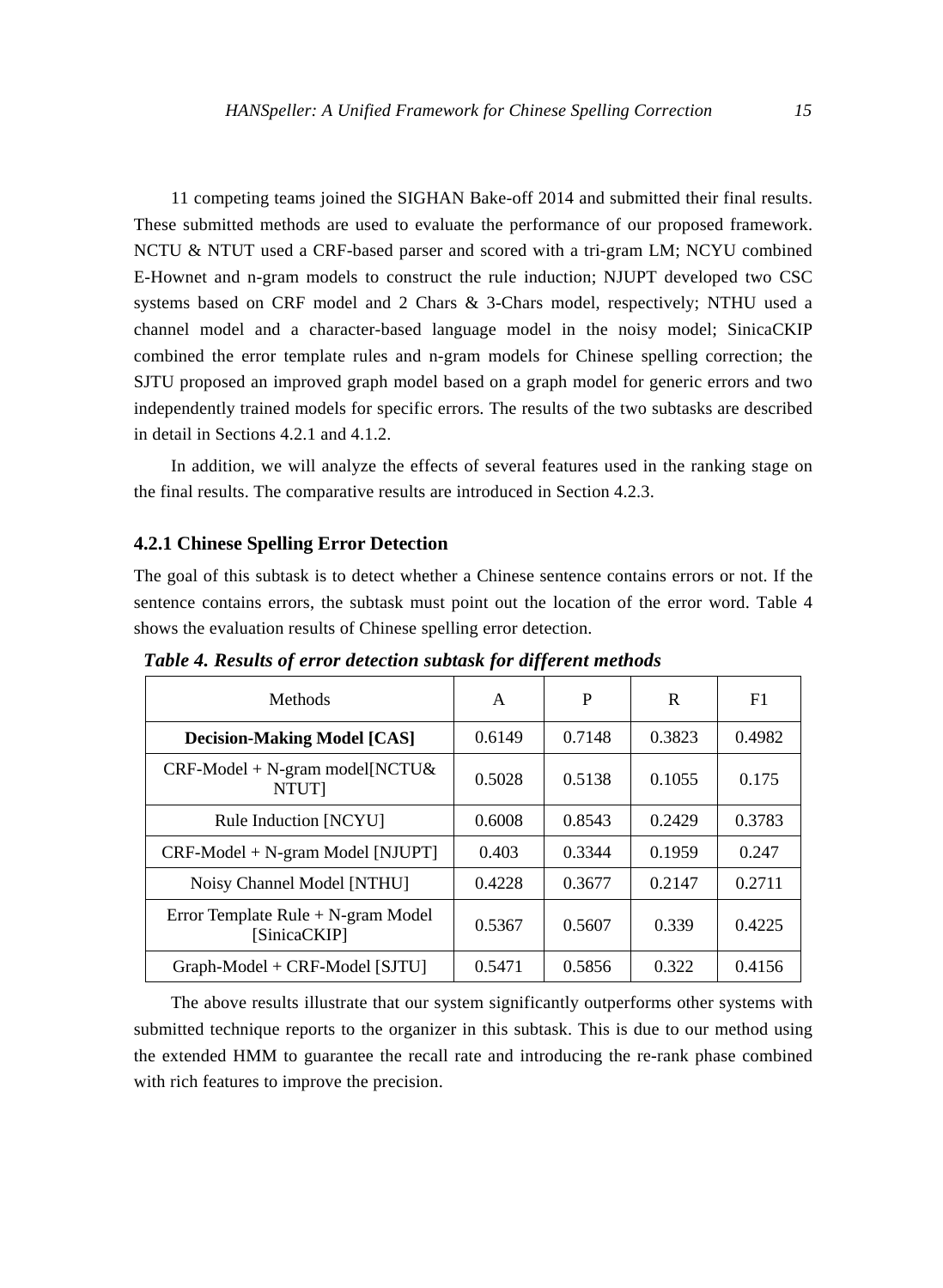# **4.2.2 Chinese Spelling Error Correction**

The subtask is based on the task of error detection. The main idea is to correct the errors found in the detection phase. In this stage, each sentence will be corrected and compared to the reference answer. Our system showed good performance in this subtask. The error correction results are shown in Table 5.

| Methods                                               | <b>FPR</b> | A      | P      | R      | F1     |
|-------------------------------------------------------|------------|--------|--------|--------|--------|
| <b>Decision-Making Model</b><br>[CAS]                 | 0.1525     | 0.5829 | 0.676  | 0.3183 | 0.4328 |
| $CRF\text{-}Model + N-gram$<br>model[NCTU& NTUT]      | 0.0998     | 0.4925 | 0.4592 | 0.0847 | 0.1431 |
| Rule Induction [NCYU]                                 | 0.0414     | 0.5885 | 0.8406 | 0.2185 | 0.3468 |
| $CRF-Model + N-gram$<br>Model [NJUPT]                 | 0.3898     | 0.3964 | 0.3191 | 0.1827 | 0.2323 |
| Noisy Channel Model<br>[NTHU]                         | 0.3691     | 0.3823 | 0.2659 | 0.1337 | 0.1779 |
| Error Template Rule +<br>N-gram Model<br>[SinicaCKIP] | 0.2655     | 0.5104 | 0.5188 | 0.2863 | 0.3689 |
| Graph-Model + CRF-Model<br><b>SJTUI</b>               | 0.2279     | 0.5377 | 0.5709 | 0.3032 | 0.3961 |

*Table 5. Results of error correction subtask for different methods* 

The results show that our system also provides good performance in the correction subtask. This is because it achieves good results in the detection subtask, which is the basis of the correction subtask.

# **4.2.3 The Influence of Different Ranking Features**

In this part, we compare the effects of several features used in the ranking step on the final results. As the dictionary features and segmentation features are closely related, we ignore the comparison of segmentation features. In the experiment, we conducted the test over multiple rounds, where we excluded one kind of feature in each round. The test results are shown in Table 6.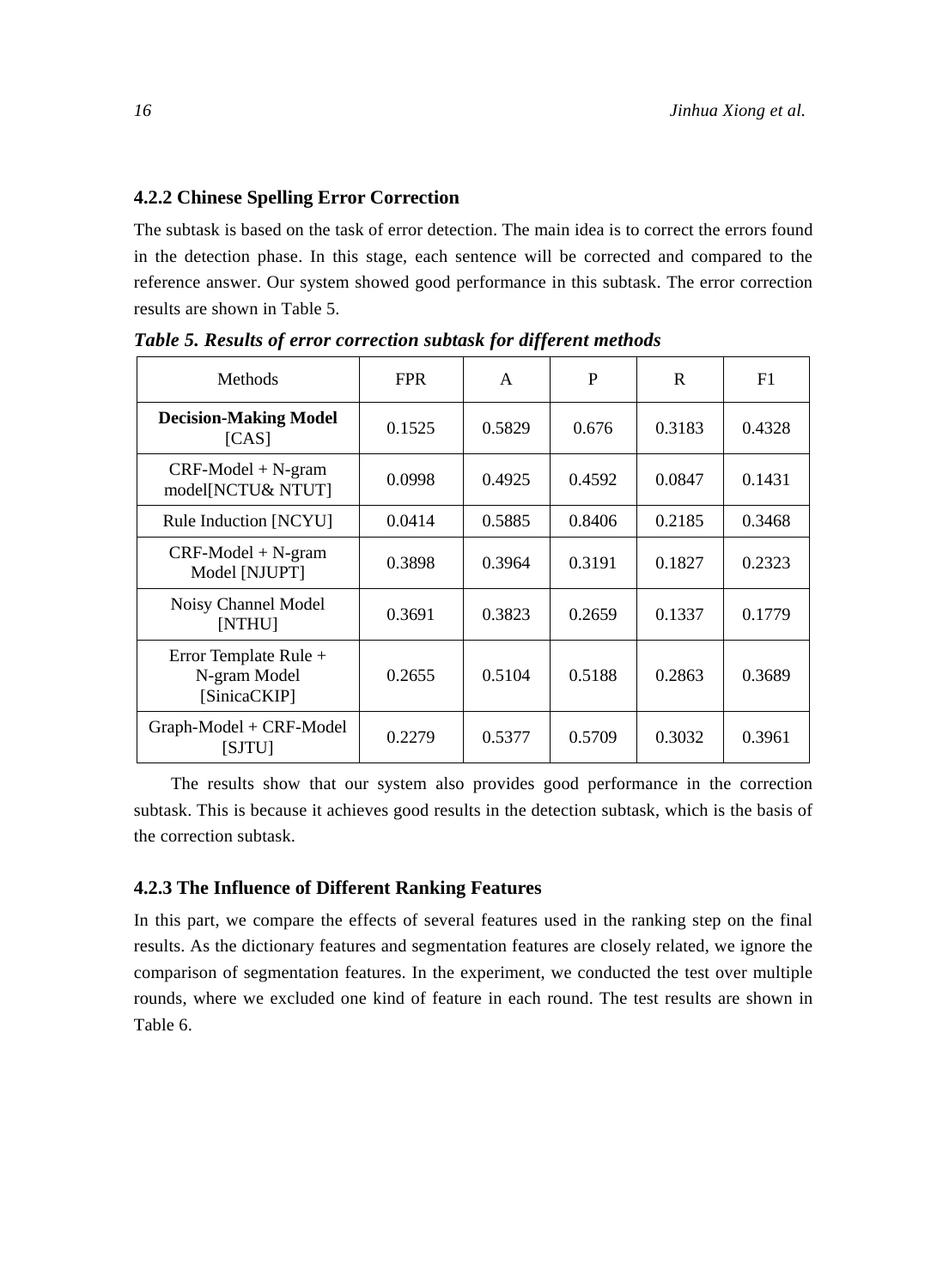| Features (Excluded)           | <b>FPR</b> | <b>Detection-Level</b> |                         |        |        |
|-------------------------------|------------|------------------------|-------------------------|--------|--------|
|                               |            | A                      | P                       | R      | F1     |
| Language Model Features       | 0.2312     | 0.548                  | 0.564                   | 0.3153 | 0.4045 |
| <b>Dictionary Features</b>    | 0.1523     | 0.5857                 | 0.7068                  | 0.3418 | 0.4608 |
| <b>Edit Distance Features</b> | 0.1726     | 0.5574                 | 0.7003                  | 0.3339 | 0.4522 |
| <b>Web Based Features</b>     | 0.3663     | 0.5094                 | 0.4401                  | 0.3558 | 0.3935 |
| None                          | 0.1525     | 0.6149                 | 0.7148                  | 0.3823 | 0.4982 |
|                               |            |                        |                         |        |        |
|                               |            |                        | <b>Correction-Level</b> |        |        |
| Features (Excluded)           | <b>FPR</b> | A                      | P                       | R      | F1     |
| Language Model Features       | 0.2312     | 0.5113                 | 0.496                   | 0.2398 | 0.3233 |
| <b>Dictionary Features</b>    | 0.1523     | 0.5584                 | 0.6709                  | 0.2891 | 0.4041 |
| <b>Edit Distance Features</b> | 0.1726     | 0.5273                 | 0.6612                  | 0.2788 | 0.3923 |
| <b>Web Based Features</b>     | 0.3663     | 0.4586                 | 0.3485                  | 0.2421 | 0.2857 |

*Table 6. The effect of difference ranking features* 

Based on the results above, the language model features and web-based features are the two most important features in the ranking phase on the final results, as the two features mainly reflect the quality of web based corpus.

# **4.2.4 The Influence of Re-ranking**

In this part, we verify the important role of re-ranking in the spelling correction. We correct the sentences in two ways, one only based on HMM and the other adopting re-ranking after generating candidates. Table 7 shows the final results.

*Table 7. The correction results of whether adopting re-ranking or not* 

| Error-Detection    | А                |        | P      | R      | F <sub>1</sub> |
|--------------------|------------------|--------|--------|--------|----------------|
| With Re-ranking    | 0.6149           |        | 0.7148 | 0.3823 | 0.4982         |
| Without Re-ranking | 0.4859           |        | 0.5156 | 0.2383 | 0.3259         |
| Error-Correction   | <b>FPR</b>       | A      | P      | R      | F1             |
| With Re-ranking    | 0.1525           | 0.5829 | 0.676  | 0.3183 | 0.4328         |
| Without Re-ranking | 0.2441<br>0.4407 |        | 0.4038 | 0.1516 | 0.2205         |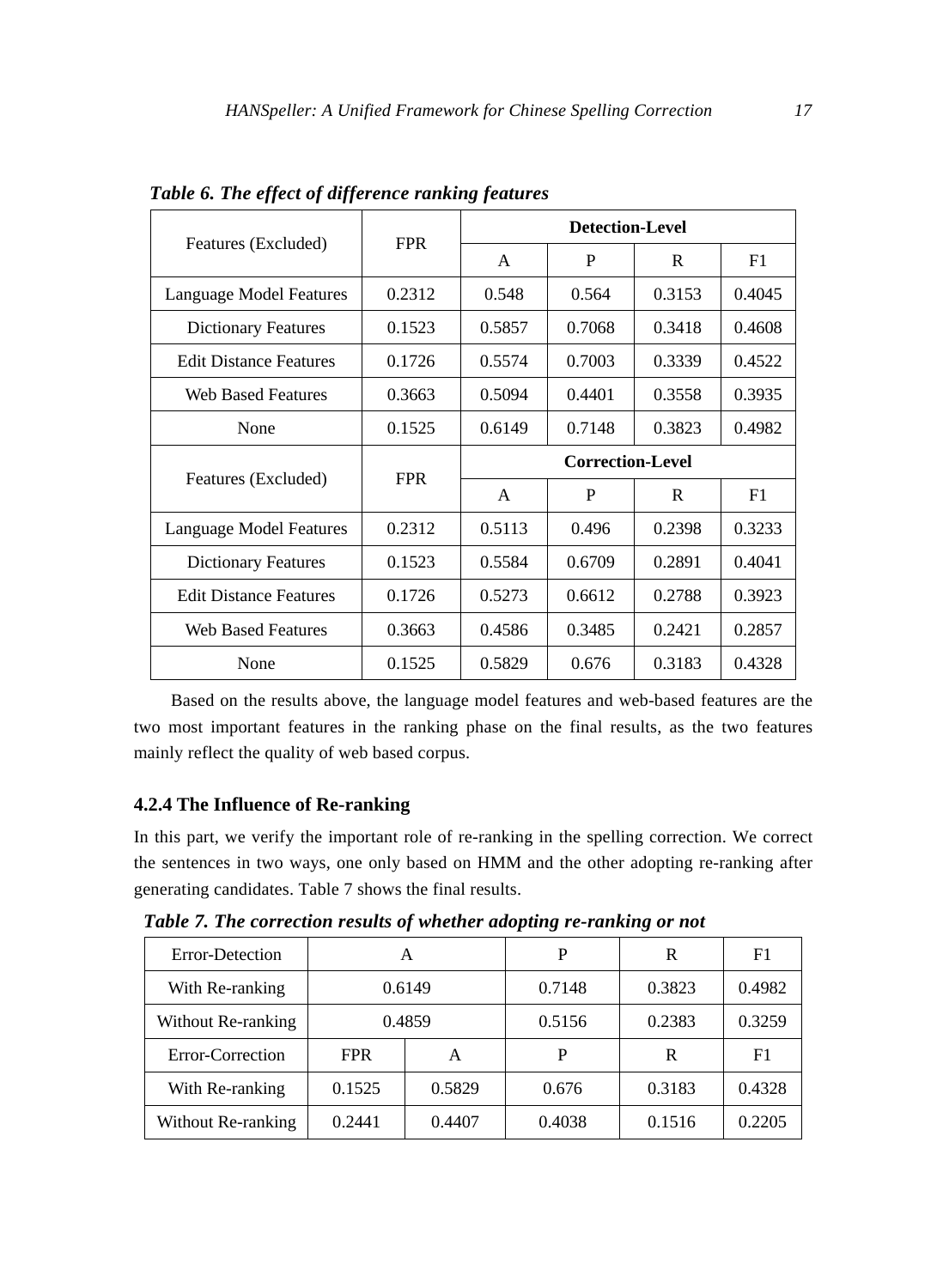As illustrated by the above results, re-ranking significantly improves the performance of results both in the error-detection and the error-correction tasks. In the error-detection task, the method with re-ranking outperforms the method without re-ranking with 19.92% improvement in precision and 14.4% improvement in recall rate. In the error-correction task, the precision and recall rate increase by 27.22% and 16.67%, respectively.

# **5. Conclusion**

This paper proposes a unified framework (HANSpeller) for Chinese essay spelling correction based on extended HMM and ranker-based models. An extended HMM is proposed to generate candidate sentences for ranking. A rule-based strategy is used for further correction polishing and for a final decision on whether the output is the correction or not. Our approach was evaluated at the CLP-2014 bake-off on the Chinese spelling correction task, and it displayed good performance, ranking second among 13 teams.

Some interesting future work on Chinese spelling correction would include: (1) collecting and considering more error types in the candidates generating process and (2) how to better deal with the differences between traditional and simplified Chinese.

### **Acknowledgments**

This research was supported by the National High Technology Research and Development Program of China (Grant No. 2014AA015204), the National Basic Research Program of China (Grant No. 2014CB340406), the NSFC for the Youth (Grant No. 61402442) and the Technology Innovation and Transformation Program of Shandong (Grant No.2014CGZH1103).

## **Reference**

- Ahmad, F., & Kondrak, G. (2005). Learning a spelling error model from search query logs. In *Proceeding of the conference on Human Language Technology and Empirical Methods in Natural Language Processing*, 955-962.
- Atwell, E. S., & Elliot, S. (1987). Dealing with ill-formed English text. T*he Computational Analysis of English: A Corpus-Based Approach*, 120-138.
- Bril, E., & Moore, R. C. (2000). An improved error model for noisy channel spelling correction. In *Proceeding of the 38th Annual Meeting on Association for Computational Linguistics*, 286-293.
- Chang, C. H. (1995). A new approach for automatic Chinese spelling correction. In *Proceeding of Natural Language Processing Pacific Rim Symposium*, 278-283.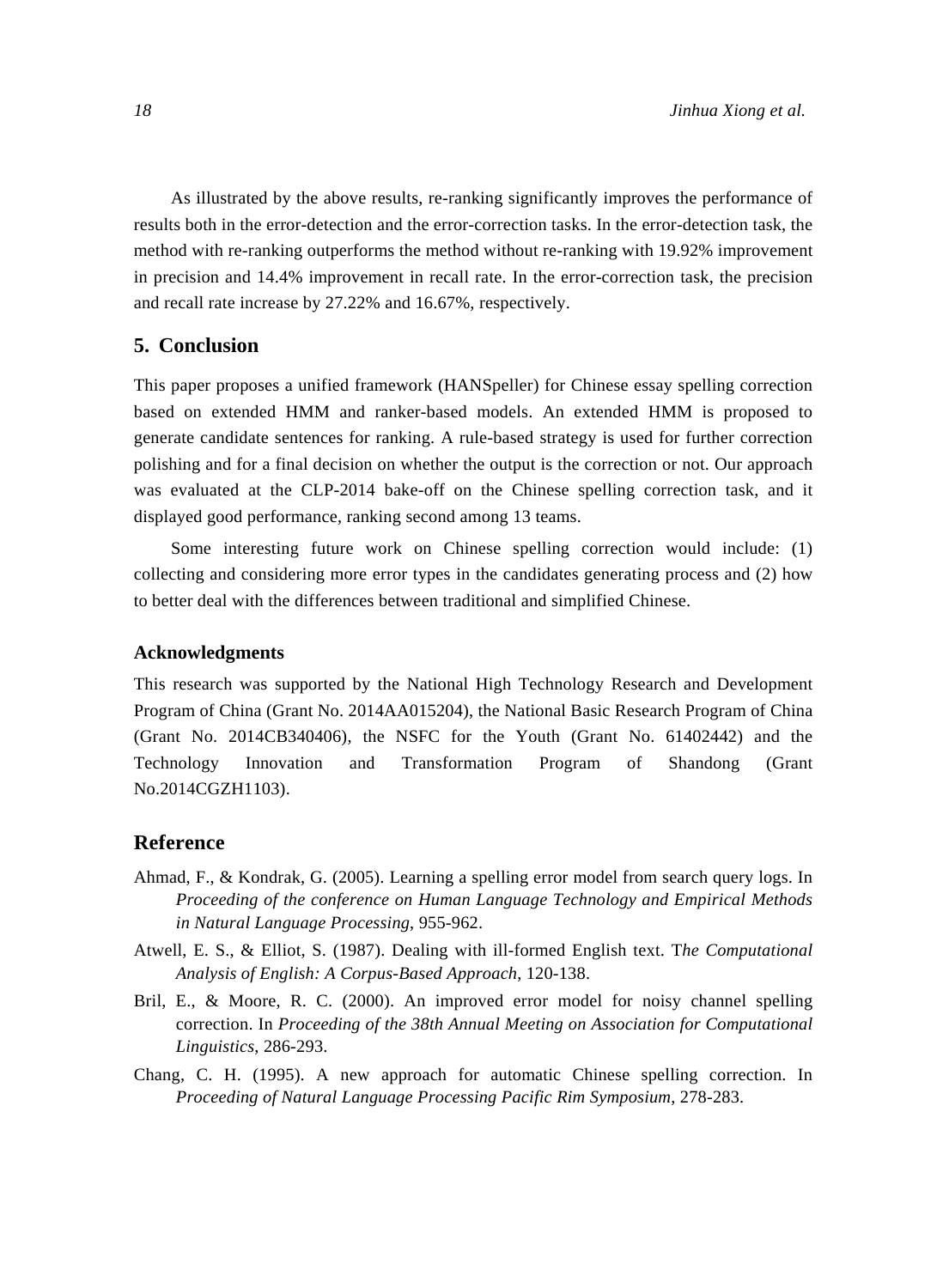- Chang, R. Y., Wu, C. H., & Prasetyo, P. K. (2012). Error Diagnosis of Chinese Sentences Using Inductive Learning Algorithm and Decomposition-Based Testing Mechanism. *ACM Transactions on Asian Language Information Processing (TALIP)*, *11*(1), 3.
- Chen, Y. Z. (2010). *Improve the detection of improperly used Chinese characters with noisy channel model and detection template* (Doctoral dissertation, Master thesis, Chaoyang University of Technology).
- Chiu, H. W., Wu, J. C., & Chang, J. S. (2013). Chinese Spelling Checker Based on Statistical Machine Translation. In *Proceeding of the Seventh SIGHAN Workshop on Chinese Language Processing (SIGHAN-7)*, 49-53.
- Chu, W. C., & Lin, C. J. (2014). NTOU Chinese Spelling Check System in CLP Bake-off 2014. In *Proceeding of the Third CIPS-SIGHAN Joint Conference on Chinese Language Processing*, 210-215.
- Cucerzan, S., & Brill, E. (2004). Spelling Correction as an Iterative Process that Exploits the Collective Knowledge of Web Users. In *Proceeding of EMNLP*, 293-300.
- Gao, J., Li, X., Micol, D., Quirk, C., & Sun, X. (2010). A large scale ranker-based system for search query spelling correction. In *Proceeding of the 23rd International Conference on Computational Linguistics,* 358-366.
- Google. (2010). *A Java API for Google spelling check service*. http://code.google.com/p/google-api-spellingjava/
- Gu, L., Wang, Y., & Liang, X. (2014). Introduction to NJUPT Chinese Spelling Check Systems in CLP-2014 Bakeoff. In *Proceeding of the Third CIPS-SIGHAN Joint Conference on Chinese Language Processing*, 167-172.
- Hao, S., Gao, Z., Zhang, M., Xu, Y., Peng, H., Su, K., & Ke, D. (2013). Automated error detection and correction of chinese characters in written essays based on weighted finite-state transducer. In *Proceeding of the 12thInternational Conference on Document Analysis and Recognition (ICDAR)*, 763-767.
- Hsieh, Y. M., Bai, M. H., & Chen, K. J. (2013). Introduction to CKIP Spelling Check System for SIGHAN Bakeoff 2013 Evaluation. In *Proceeding of the Seventh SIGHAN Workshop on Chinese Language Processing (SIGHAN-7)*, 59-63.
- Huang, Q., Huang, P., Zhang, X., Xie, W. J., Hong, K., Chen, B. Z., & Huang, L. (2014). Chinese Spelling Check System Based on Tri-gram model. In *Proceeding of the Third CIPS-SIGHAN Joint Conference on Chinese Language Processing*, 173-178.
- Huang, C. M., Wu, M. C., & Chang, C. C. (2007). Error detection and correction based on Chinese phonemic alphabet in Chinese text. In *Modeling Decisions for Artificial Intelligence*, 463-476.
- Hung, T. H. (2009). *Automatic Chinese character error detecting system based on n-gram language model and pragmatics knowledge base* (Doctoral dissertation, Master thesis, Chaoyang University of Technology).
- Hung, T. H., & Wu, S. H. (2008). Chinese essay error detection and suggestion system. In *Taiwan E-Learning Forum 2008*.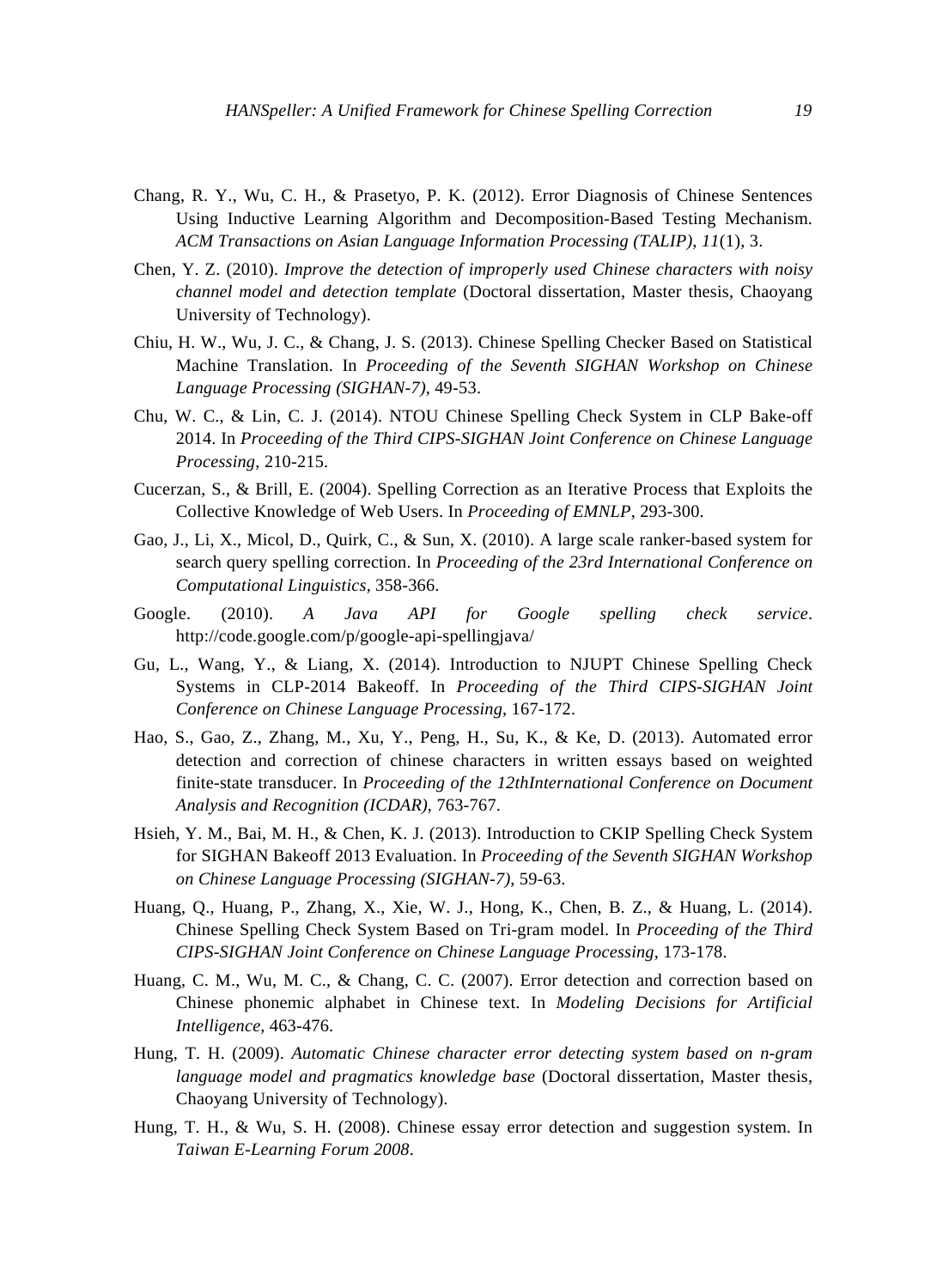- Jia, Z. Y., Wang, P. L., & Zhao, H. (2013). Graph Model for Chinese Spelling Checking. In *Proceeding of the Seventh SIGHAN Workshop on Chinese Language Processing (SIGHAN-7)*, 88-92
- Jin, P., Chen, X., Guo, Z., & Liu, P. (2014). Integrating Pinyin to Improve Spelling Errors Detection for Chinese Language. In *Proceeding of the 2014 IEEE/WIC/ACM International Joint Conferences on Web Intelligence (WI) and Intelligent Agent Technologies*, 455-458.
- Kukich, K. (1992). Techniques for automatically correcting words in text. *ACM Computing Surveys (CSUR)*, *24*(4), 377-439.
- Levenshtein, V. I. (1966). Binary code capable of correcting detections, insertions, and reversals. *Soviet physics doklady*, *10*(8), 707-710.
- Li, M., Zhang, Y., Zhu, M., & Zhou, M. (2006). Exploring distributional similarity based models for query spelling correction. In *Proceeding of the 21st International Conference on Computational Linguistics and the 44th annual meeting of the Association for Computational Linguistics*, 1025-1032.
- Liu, C. L., Lai, M. H., Tien, K. W., Chuang, Y. H., Wu, S. H., & Lee, C. Y.(2011). Visually and phonologically similar characters in incorrect Chinese words: Analyses, identification, and applications. *ACM Transactions on Asian Language Information Processing (TALIP)*, *10*(2), 1-39.
- Mangu, L., & Brill, E. (1997). Automatic rule acquisition for spelling correction. In *Proceeding of the 14th International Conference on Machine Learning*, 187-194.
- Mays, E., Damerau, F. J., & Mercer, R. L. (1991). Context based spelling correction. *Information Processing & Management*, *27*(5), 517-522.
- Microsoft Microsoft web n-gram services. (2010). http://research.microsoft.com/web-ngram
- Suzuki, H., & Gao, J. (2012). A unified approach to transliteration-based text input with online spelling correction. In *Proceeding of the 2012 Joint Conference on Empirical Methods in Natural Language Processing and Computational Natural Language Learning*, 609-618.
- Wu, S. H., Liu, C. L., & Lee, L. H. (2013). Chinese Spelling Check Evaluation at SIGHAN Bake-off 2013. In *Proceeding of the Sixth International Joint Conference on Natural Language Processing*, 35-42.
- Xiong, J., Zhang, Q., Hou, J., Wang, Q., Wang, Y., & Cheng, X. (2014). Extended HMM and Ranking models for Chinese Spelling Correction. *CLP 2014*, 133-138.
- Yu, L. C., Lee, L. H., Tseng, Y. H., & Chen, H. H. (2014). Overview of SIGHAN 2014 Bake-off for Chinese Spelling Check. In *Proceeding of the Third CIPS-SIGHAN Joint Conference on Chinese Language Processing*, 126-132.
- Zhang, L., Huang, C., Zhou, M., & Pan, H. (2000). Automatic detecting/correcting errors in Chinese text by an approximate word-matching algorithm. In *Proceeding of the 38th Annual Meeting on Association for Computational Linguistics*, 248-254.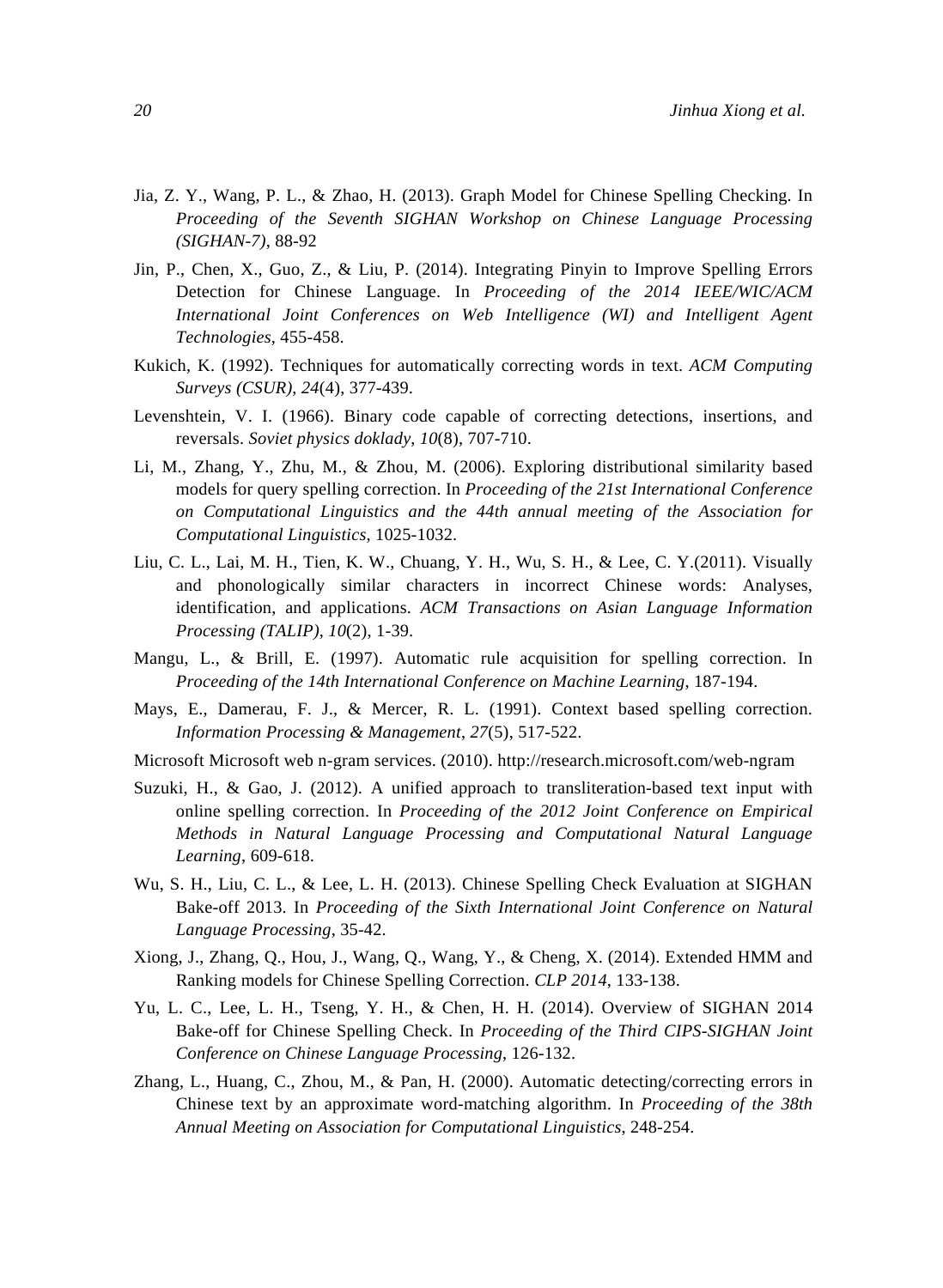Zheng, Y., Li, C., & Sun, M. (2011). Chime: An efficient error-tolerant Chinese pinyin input method. In *Proceeding of International Joint Conference on Artificial Intelligence(IJCAI), 22*(3), 2551-2256.